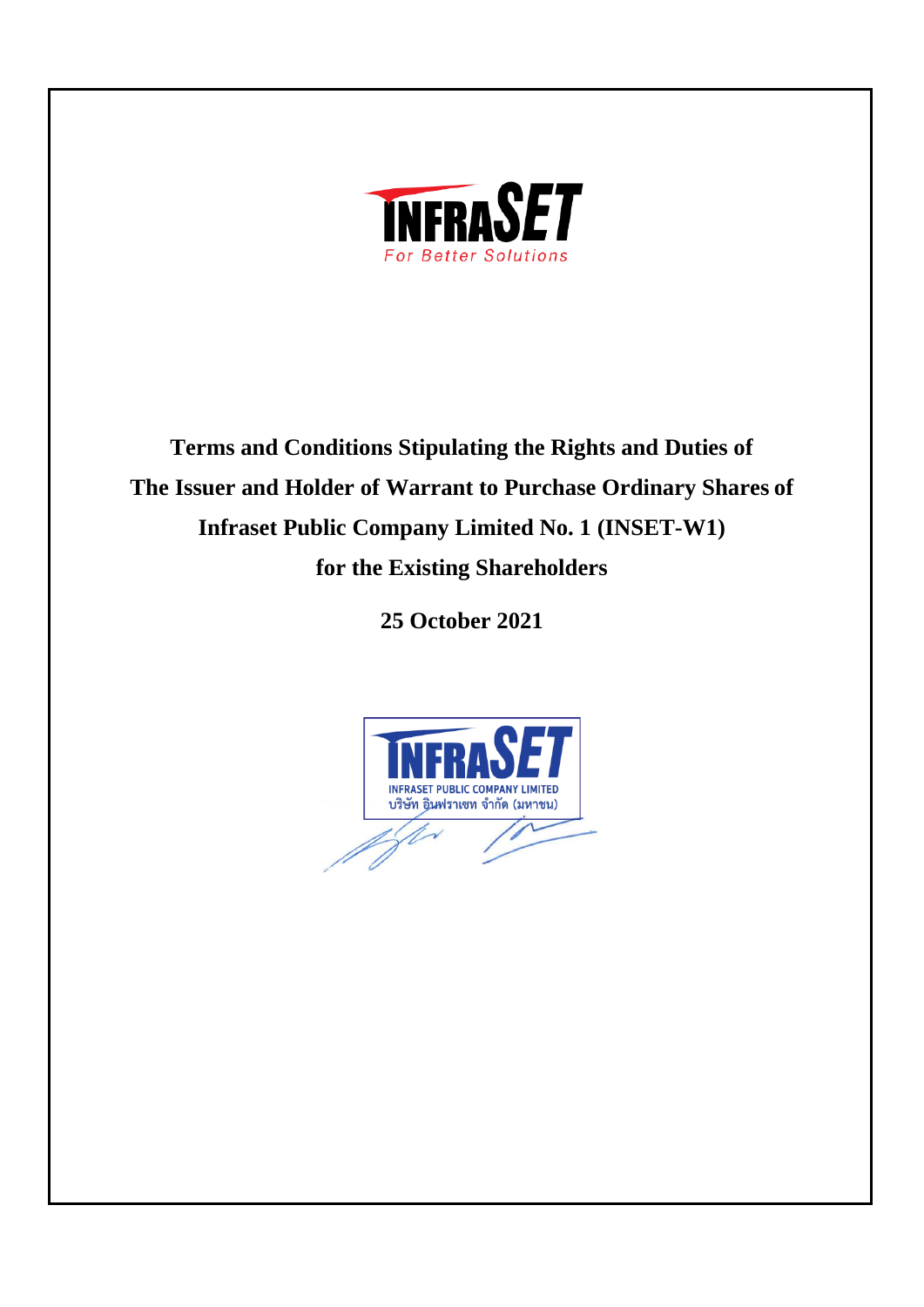

# **Terms and Conditions Stipulating the Rights and Duties of Issuer and Holder of Warrant to Purchase Ordinary Shares of Infraset Public Company Limited No. 1**

The warrant to purchase ordinary shares of Infraset Public Company Limited No. 1 (the "Warrants" or "INSET-W1") issued by Infraset Public Company Limited (the "Warrants Issuer" or "Company") according to resolution of Extraordinary General Meeting of Shareholders No.1/2021 held on 6 October 2021.

The Warrants Holders shall be entitled to rights as prescribed in the Terms and Conditions. The Warrants Issuer and the Warrants Holders shall be obliged according to the Terms and Conditions in all respects. It shall also be deemed that the Warrants Holders fully acknowledge and understand all conditions in the Terms and Conditions set forth herein including appointment of Warrant Registrar and contract terms in Warrant Registrar's letter of appointment. The Warrants Issuer shall arrange to have a copy of the Terms and Conditions at the Company's head office to allow the Warrants Holders to review the copy of the Terms and Conditions during the Company's business hours.

### **1. Definition**

Words and phrases used in the Terms and Conditions shall have the following meanings.

| "Terms and Conditions"                | Mean The terms and conditions stipulating the rights and<br>duties of issuer and holder of warrant to purchase ordinary<br>shares of Infraset Public Company Limited No. 1 (as<br>amended (if any)).                                                                         |
|---------------------------------------|------------------------------------------------------------------------------------------------------------------------------------------------------------------------------------------------------------------------------------------------------------------------------|
| "Warrant $(s)$ "                      | Mean The warrant to purchase ordinary shares of Infraset<br>Public Company Limited No. 1, which is in named<br>certificate and transferable, allotted to existing shareholders<br>of the Company in proportion to their shareholding or<br>Replacement Warrant Certificates. |
| "Replacement Warrant<br>Certificates" | Mean Certificate issued by Thailand Securities Depository<br>Company Limited to use instead of the Warrants.                                                                                                                                                                 |
| "Warrants Issuer" or<br>"Company"     | Mean Infraset Public Company Limited                                                                                                                                                                                                                                         |
| "Warrants Holders"                    | Mean Legitimate holder of title to the Warrants and/or the<br>Replacement Warrant Certificates (as the case may be).                                                                                                                                                         |
| "Business Day"                        | Mean The days that commercial bank in Bangkok opening<br>as usual which is not Saturday or Sunday, or any other days<br>announced by the Bank of Thailand as commercial bank<br>holiday.                                                                                     |
| "Issuance Date"                       | Mean 25 October 2021                                                                                                                                                                                                                                                         |
| "Exercise Date"                       | Mean The date that the Warrants Holders can use their rights<br>to purchase the Company's newly issued ordinary shares as<br>specified in clause 2.2.1 of the Terms and Conditions.                                                                                          |
| "First Exercise Date"                 | Mean The first exercise date (31 March 2022) as specified in<br>clause 2.2.1 of the Terms and Conditions.                                                                                                                                                                    |
| "Last Exercise Date"                  | Mean The last exercise date (24 October 2023) as specified<br>in clause 2.2.1 of the Terms and Conditions.                                                                                                                                                                   |
| "Notification Period"                 | Mean The period that the Warrants Holders, who wish to use<br>their rights to purchase the Company's newly issued<br>ordinary shares, can notify their intention to exercise the<br>Warrants as specified in clause 2.2.2 of the Terms and                                   |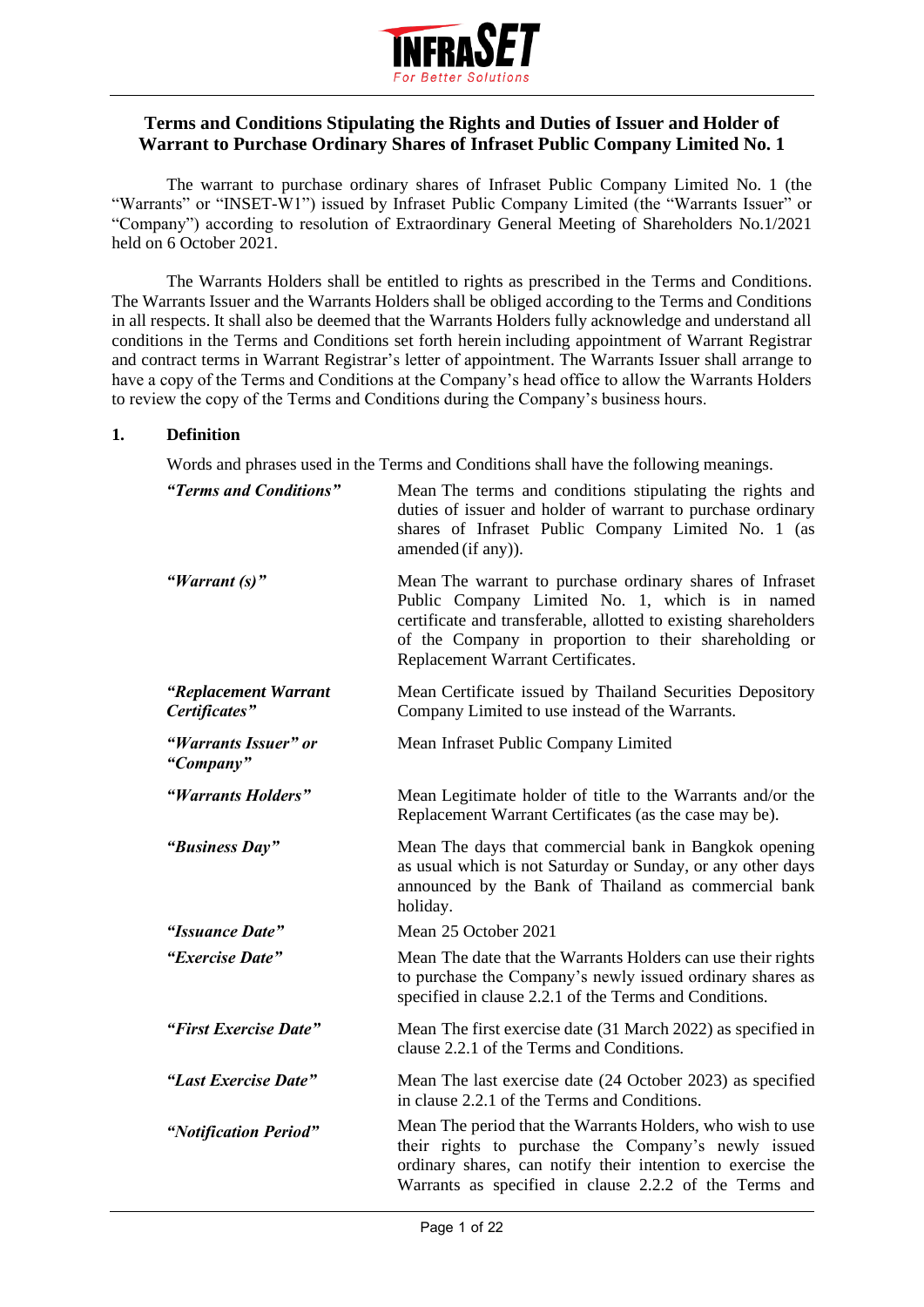|                                   | Conditions                                                                                                                                                                                                                                                                          |  |
|-----------------------------------|-------------------------------------------------------------------------------------------------------------------------------------------------------------------------------------------------------------------------------------------------------------------------------------|--|
| " $SEC"$                          | Mean The Office of Securities and Exchange Commission.                                                                                                                                                                                                                              |  |
| " $SET"$                          | Mean The Stock Exchange of Thailand.                                                                                                                                                                                                                                                |  |
| "MAI"                             | Mean The Market for Alternative Investment.                                                                                                                                                                                                                                         |  |
| "Warrants Registrar"              | Mean Thailand Securities Depository Company Limited.                                                                                                                                                                                                                                |  |
| "Notification TorJor.<br>34/2551" | Mean The Notification of the Capital Market Supervisory<br>Board No. TorJor. 34/2551 Re: Application for and<br>Approval of Offer for Sale of Warrants to Purchase Newly<br>Issued Shares and Shares Issuable upon the Exercise of<br>Warrants dated 15 December 2008 (as amended). |  |

### **2. Details of the Warrants**

The Extraordinary General Meeting of Shareholders No.1/2021 held on 6 October 2021 passed the resolution to approve the issuance of the warrants to purchase the ordinary shares of Infraset Public Company Limited No.1 (INSET-W1), for the amount not exceeding 307,999,983 units to the existing shareholders of the Company by specifying list of shareholders who entitled to receive the Warrants (Record Date) on 15 October 2021, at no cost, and at the ratio of 2 existing ordinary shares to 1 unit of the Warrants (any fraction shall be discarded). The details of the Warrants are as follows:

#### **2.1 Important characteristic of the Warrants**

| Category of the Warrants                                              |                      | Warrant to purchase ordinary shares of Infraset Public<br>Company Limited No. 1.                                                                                                                                                                                                                                                                                                                                                                  |
|-----------------------------------------------------------------------|----------------------|---------------------------------------------------------------------------------------------------------------------------------------------------------------------------------------------------------------------------------------------------------------------------------------------------------------------------------------------------------------------------------------------------------------------------------------------------|
| Type of the Warrants                                                  | $\ddot{\cdot}$       | In named certificate and transferable.                                                                                                                                                                                                                                                                                                                                                                                                            |
| Term of the Warrants                                                  |                      | 2 years from the Issuance date which falls on the last<br>exercise date, 24 October 2023, and the Warrants shall be<br>retired from being listed securities on the next day.                                                                                                                                                                                                                                                                      |
| Number of the Warrants<br><b>Issued</b>                               | $\ddot{\phantom{a}}$ | Not exceed 307,999,983 units.                                                                                                                                                                                                                                                                                                                                                                                                                     |
| Number of Ordinary Shares<br>Reserved for Exercise of the<br>Warrants | $\ddot{\cdot}$       | Not exceed 307,999,983 shares (at par value of THB 0.50 per<br>shares), representing not exceeding 50.00 percent of total<br>issued and paid-up shares of the Company (615,999,966)<br>shares).                                                                                                                                                                                                                                                   |
| <b>Exercise Ratio</b>                                                 | $\bullet$            | One unit of the Warrant has rights to purchase 1 newly<br>issued ordinary share (subject to adjustment as specified in<br>clause 2.3 of the Terms and Conditions).                                                                                                                                                                                                                                                                                |
| <b>Exercise Period</b>                                                |                      | Warrant Holder may exercise the Warrant in last working<br>day of March and September throughout the Term of<br>Warrants. The first day for exercising the Warrant is in<br>March 2022 and the Warrant will expire in 2 years. The<br>Warrant cannot be exercised the right in September 2023. In<br>case the exercise date is on the company's or SET's holiday,<br>the exercise date will be changed to a day before the last<br>exercise date. |
| Notification Period for<br><b>Exercise of the Warrants</b>            | $\ddot{\cdot}$       | Not less than 5 business days prior to exercise date from<br>9:00 to 16:00 except the last notification for exercise of the<br>Warrant is not less than 15 days prior to the exercise date<br>from 9:00 to 16:00.                                                                                                                                                                                                                                 |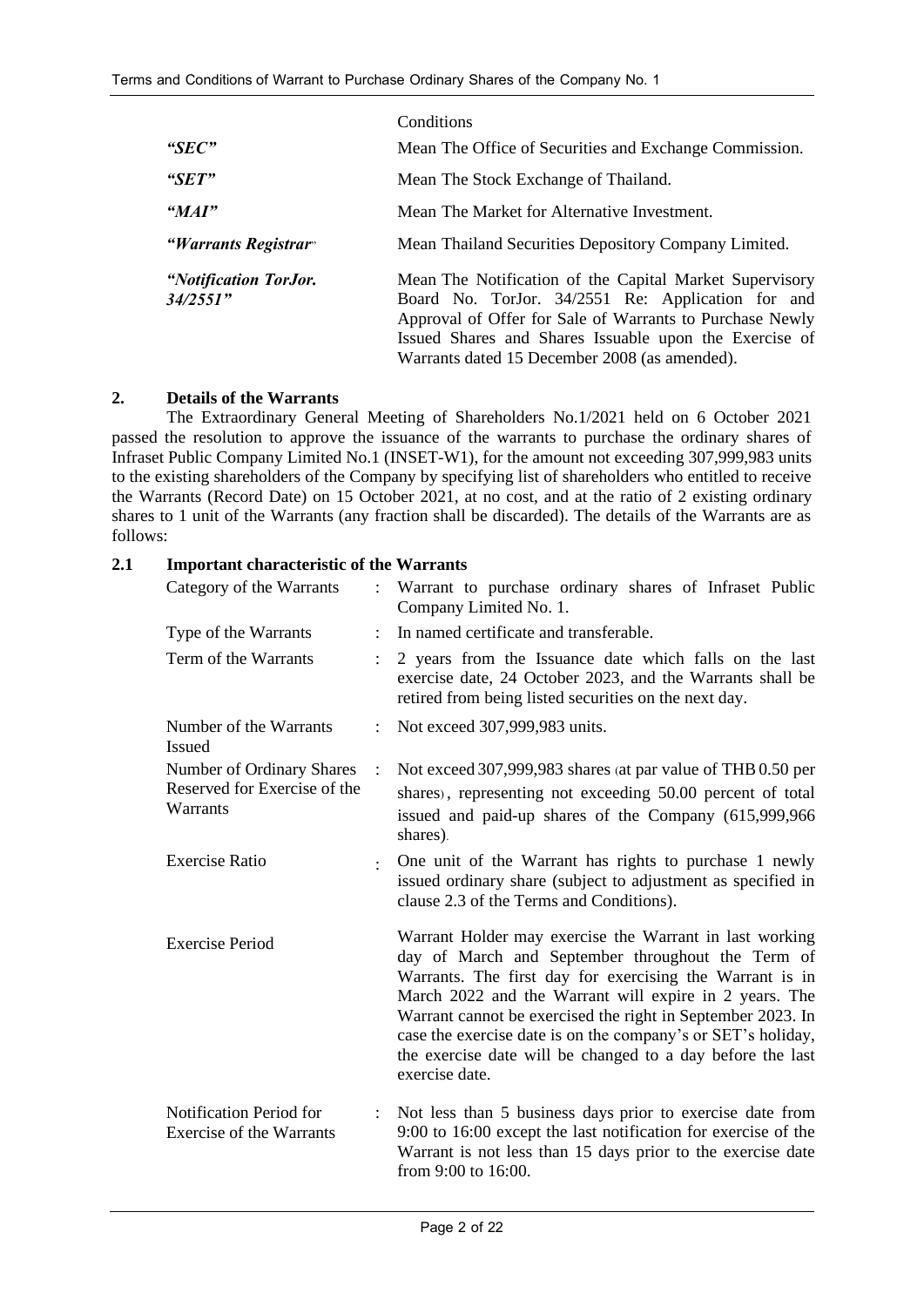| <b>Exercise Price</b>                                                                 | : THB 2 per unit (at par value of THB 0.50 per share)<br>(subject to adjustment as specified in clause 2.3 of the<br>Terms and Conditions).                                                                                                                                   |
|---------------------------------------------------------------------------------------|-------------------------------------------------------------------------------------------------------------------------------------------------------------------------------------------------------------------------------------------------------------------------------|
| Allocation Method<br>÷                                                                | Allocate to existing shareholders of the Company by<br>specifying list of shareholders who entitled to receive the<br>Warrants (Record Date) on 15 October 2021 at the ratio of 2<br>existing ordinary shares to 1 unit of the Warrants (any<br>fraction shall be discarded). |
| <b>Offering Price</b>                                                                 | : THB $0.00$ per unit.                                                                                                                                                                                                                                                        |
| <b>Issuance Date</b>                                                                  | 25 October 2021                                                                                                                                                                                                                                                               |
| The Secondary Market of the :<br>Warrants                                             | The Company shall submit application for listing the<br>Warrant on the MAI.                                                                                                                                                                                                   |
| The Secondary Market of the :<br>Ordinary Shares from the<br>Exercise of the Warrants | The Company shall submit application for listing the<br>ordinary shares from the exercise of the Warrant on the<br>MAI.                                                                                                                                                       |

### **2.2 Exercise procedures and conditions**

### **2.2.1 Exercise Date**

The Warrants Holders can exercise their rights as per the Warrants on the last Business Day of every March and September of each calendar year throughout the term of the Warrants. The Warrants Holders can exercise their rights for the first time on 31 March 2022 (the "First Exercise Date"). For the following exercise, the Warrants Holders can exercise their rights on the last Business Day of every March and September of each calendar year throughout the term of the Warrants. The Warrant cannot be exercised on September 2023 and the Warrants Holders can exercise their rights for the last time on 24 October 2023 (the "Last Exercise Date"). In this regard, if the Exercise Date is the Company's holiday or the SET's holiday or the Warrants Registrar's holiday, the Exercise Date shall be changed to the last Business Day prior to such Exercise Date which is not the Company's holiday, the SET's holiday, and the Warrants Registrar's holiday.

### **2.2.2 Notification Period**

The Warrants Holders, who wish to use rights to purchase the Company's newly issued ordinary shares, must notify the intention to use rights to purchase the Company's newly issued ordinary shares with the Notification Period as follows:

#### **Each Notification Period (Except the Last Exercise Date)**

The Warrants Holders, who wish to use rights to purchase the Company's newly issued ordinary shares, must notify the intention to use rights to purchase the Company's newly issued ordinary shares during 9.00 to 16.00 hours of each Company's Business Day within 5 Business Days prior to each Exercise Date (the "Notification Period").

### **Notification Period of the Last Exercise Date**

The Warrants Holders, who wish to use rights to purchase the Company's newly issued ordinary shares, must notify the intention to use rights to purchase the Company's newly issued ordinary shares during 9.00 to 16.00 hours of each Company's Business Day within 15 days prior to the Last Exercise Date (the "Last Notification Period").

In this regard, the Company shall inform the details of the exercise, the Exercise Ratio, the Exercise Price, the Notification Period, and the Exercise Date at least 5 Business Days prior to each Notification Period through the SETLink System. For the Last Notification Period, the Company shall inform at least 14 days prior to the book closing date through the SETLink System and shall dispatch that information to the Warrants Holders, whose name appear on the Warrants Holders' registration book, by registered mail.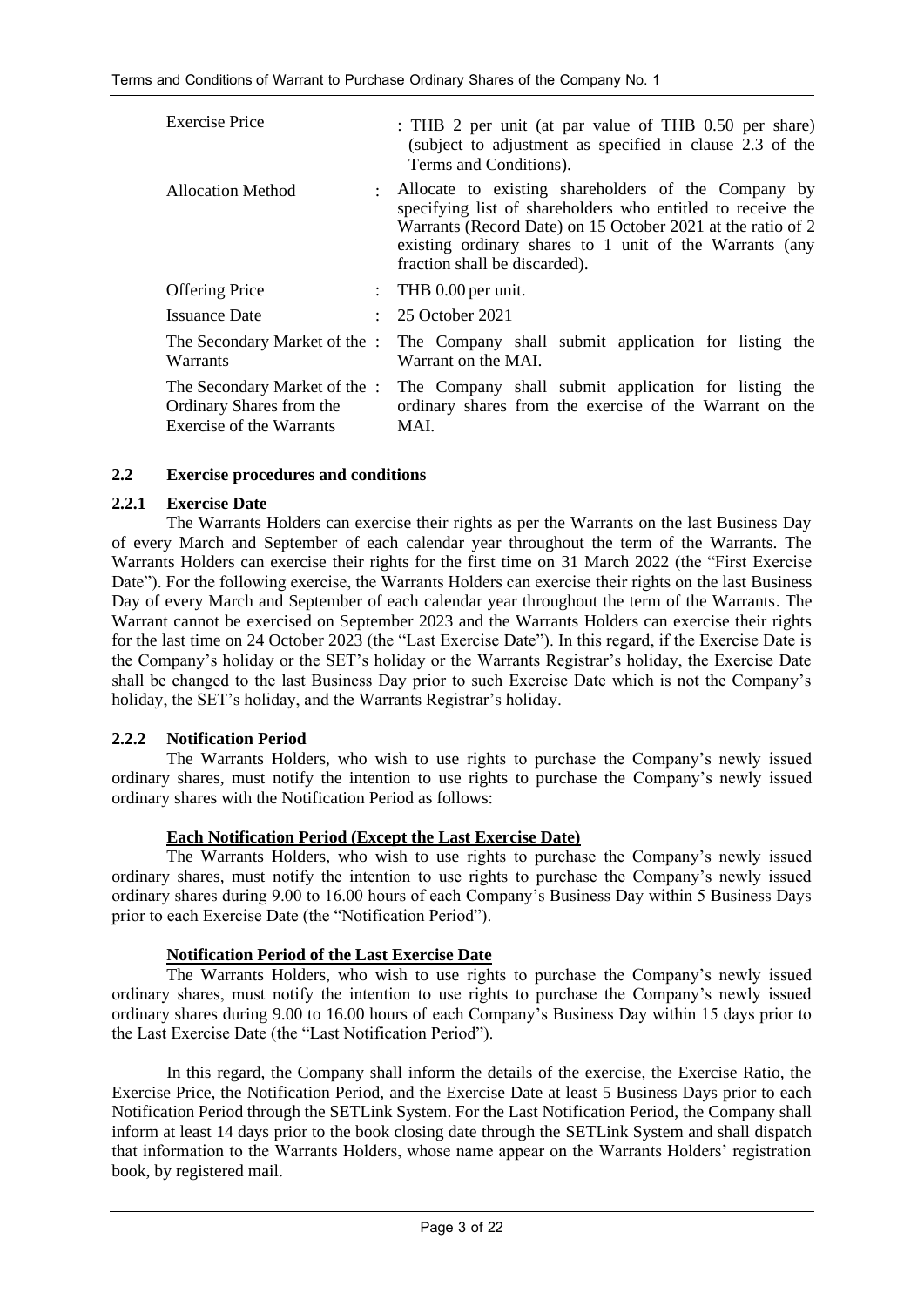The Company shall not close the Warrants Holders' registration book, except for the following case:

- 1. The Last Notification Period in which the Company shall close the Warrants Holders' registration book 21 days prior to the Last Exercise Date, and the SET shall post "SP" (suspend trading) sign 2 SET's business days prior to the closing date of the Warrants Holders' registration book until the Last Exercise Date.
- 2. In case of the meeting of the Warrants Holders, the Company may close the Warrants Holders' registration book not exceeding 21 days prior to the Warrant Holders' meeting date. The warrant holders who have been listed as warrant holders prior to the book closing date (a day prior to XM sign shown date) will entitle to attend the Warrants Holders' meeting as specified in clause 5 of the Terms and Conditions.

In this regard, if the closing date of the Warrants Holders' registration book is the SET's holiday or the Warrants Registrar's holiday, the closing date of the Warrants Holders' registration book shall be changed to the last Business Day prior to such closing date of the Warrants Holders' registration book which is not the SET's holiday and the Warrants Registrar's holiday.

### **2.2.3 Warrants Registrar**

Thailand Securities Depository Company Limited 93, the Stock Exchange of Thailand Building, Ratchadaphisek Road, Dindaeng, Dindaeng, Bangkok 10400 Tel : 02-009-9000 Fax : 02-009-9991 Website: www.set.or.th/tsd E-mail: SETContactCenter@set.or.th

The Warrants Registrar shall be responsible for closing the Warrants Holders' registration book which must consist of full name, nationality, and address of the Warrants Holders, and other details as specified by Thailand Securities Depository Company Limited. If there are any discrepancies of the data, the information in the Warrants Holders' registration book shall be deemed correct. As such, the Warrants Holders are responsible for directly notifying the Warrants Registrar of any changes or error of information in the Warrants Holders' registration book.

The Company reserves rights to change the Warrants Registrar and shall promptly notify of such change to the Warrants Holders through the SETLink System.

#### **2.2.4 Contact place for exercise**

Infraset Public Company Limited No. 165/37-39 Ram Intra Road, Anusawari, Bang Khen, Bangkok, 10220 Tel : 0-2092-7444 Fax : 0-2092-7448 Website: [www.infraset.co.th](http://www.infraset.co.th/)

In case there is any change in the contact place for exercise, the Company shall promptly notify of such change to the Warrants Holders through the SETLink System.

#### **2.2.5 Exercise Procedure**

(1) The Warrants Holders or the Replacement Warrant Certificates Holders may request and obtain the notification form for exercise of rights to purchase the Company's newly issued ordinary shares (the "Notification Form") from the Company or download from the Company's website [\(www.infraset.co.th\)](http://www.infraset.co.th/) during the Notification Period or the Last Notification Period as specified in clause 2.2.2 of the Terms and Conditions and deliver the Warrants' certificates or the Replacement Warrant Certificates which specify that the Warrants Holders have rights as the number specified in the Notification Form. In case the Warrants is in script system, the Warrants Holders can use the Warrants' certificates as evidence to exercise immediately.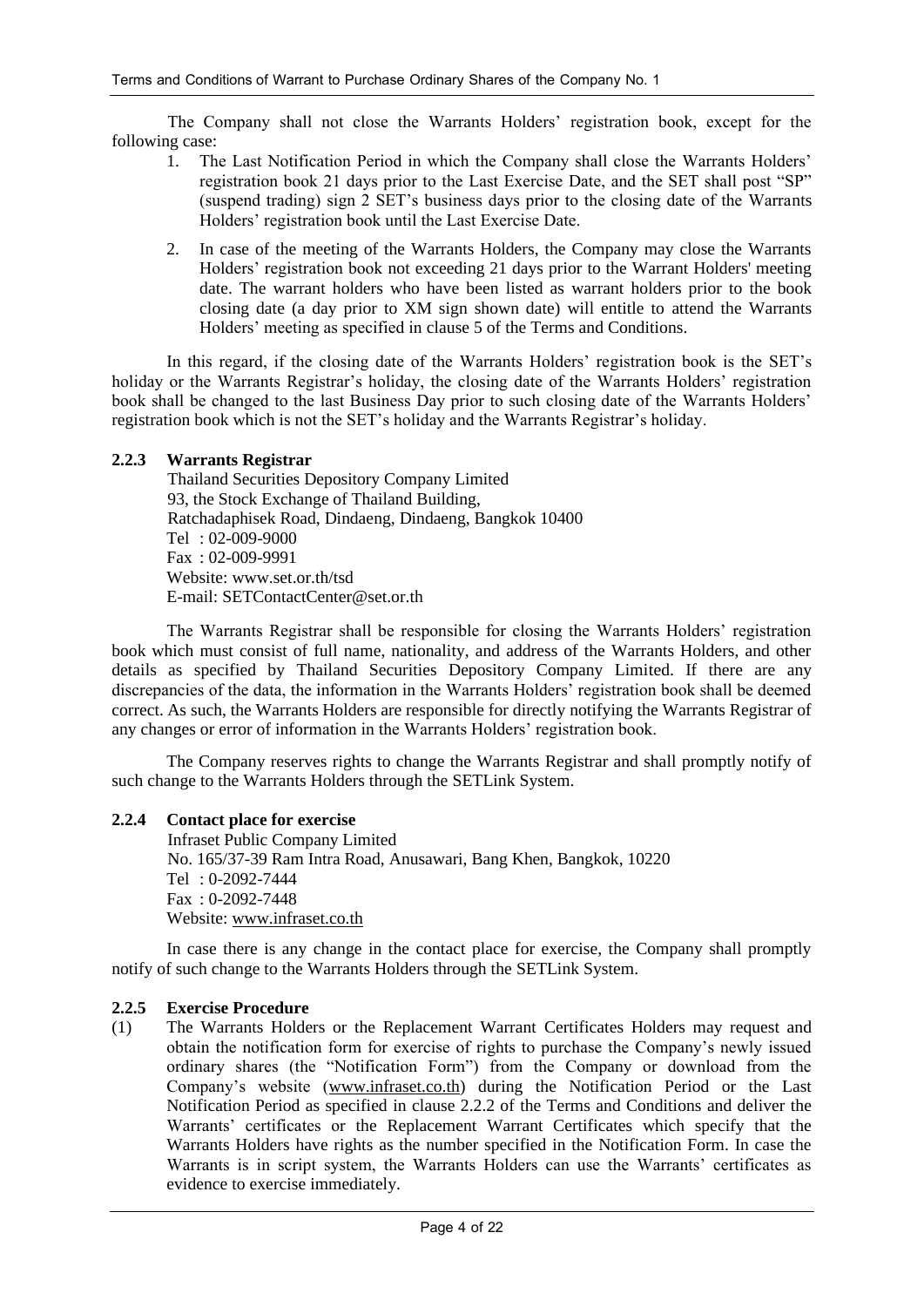In case the Warrants is in the scripless system, the Warrants Holders who wish to exercise shall notify their intention and fill in the application to withdraw the Warrants' certificate or the Replacement Warrant Certificates as prescribed by the SET and submit the aforesaid to the securities companies who act as their securities brokers. Such brokers shall notify the Warrants Registrar to withdraw the Warrants' certificate to use as supplementary evidence to exercise of rights to purchase the Company's newly issued ordinary shares. In this regard, the Warrants Registrar shall issue the Warrants' certificates or the Replacement Warrant Certificates to use as supplementary evidence to exercise of rights to purchase the Company's newly issued ordinary shares.

(2) Paying the amount as specified in the Notification From within specified period and not later than each Exercise Date. In this regard, the Warrants Holders who wish to exercise rights to purchase the Company's newly issued ordinary shares must made the payment by cheque, cashier cheque, draft, or bank order which must be collectible by the clearing house in Bangkok within each Exercise Date and must be crossed "A/C Payee Only" paid to "Infraset Public Company Limited", and write name, surname, address, and telephone number on the back.

The exercise of rights to purchase newly issued ordinary shares shall be completed when the Company can collect such payment. If the Company is not able to collect payment for any reason not caused by the Company, it shall be deemed that the Warrants Holders state their intention to cancel the exercise, and the Company agrees to accept those cancellation of the exercise. The Company shall deliver the Warrants' certificates or the Replacement Warrant Certificates together with cheque, cashier cheque, draft, or bank order that is not able to collect to the Warrants Holders by the registered mail at the address specified in the Notification Form within 14 days from each Exercise Date. The Company shall have no responsible for any interest and/or damages in all cases.

The Warrants Holders can notify their intention to exercise rights to purchase newly issued ordinary shares in the next Exercise Date, unless it is the Last Exercise Date, it shall be deemed that the Warrants shall no longer valid and have no rights to purchase newly issued ordinary shares.

**Note:** The Warrants Holders who wish to exercise rights to purchase newly issued ordinary shares shall responsible for all taxes and/or duty stamps (if any) pursuant to the provision of the Revenues Code regarding the duty stamp or other rules or laws that are related to or enforced in the exercise of the Warrants to purchase newly issued ordinary shares (if any).

- (3) The Warrants Holders or the Replacement Warrant Certificates Holders can exercise all or part of rights to purchase the Company's newly issued ordinary shares. In this regard, the Warrants Holders or the Replacement Warrant Certificates Holders who wish to exercise rights to purchase the Company's newly issued ordinary shares shall comply with the notification's conditions in relation to the exercise and must comply with rules and laws enforced in the exercise of the Warrants to purchase the Company's newly issued ordinary shares and deliver following documents to the Company at the address specified in clause 2.2.4.
	- (3.1) The Notification Form that has been signed by the Warrants Holders and filled with accurate, clear, and complete information in every item. In case Warrants Holders are legal entity, the legal entity's authorized signature with company's seal (if any) is required.
	- (3.2) The Warrants' certificates or the Replacement Warrant Certificates which specify that the holders have the Warrants as the number specified in the Notification Form in which: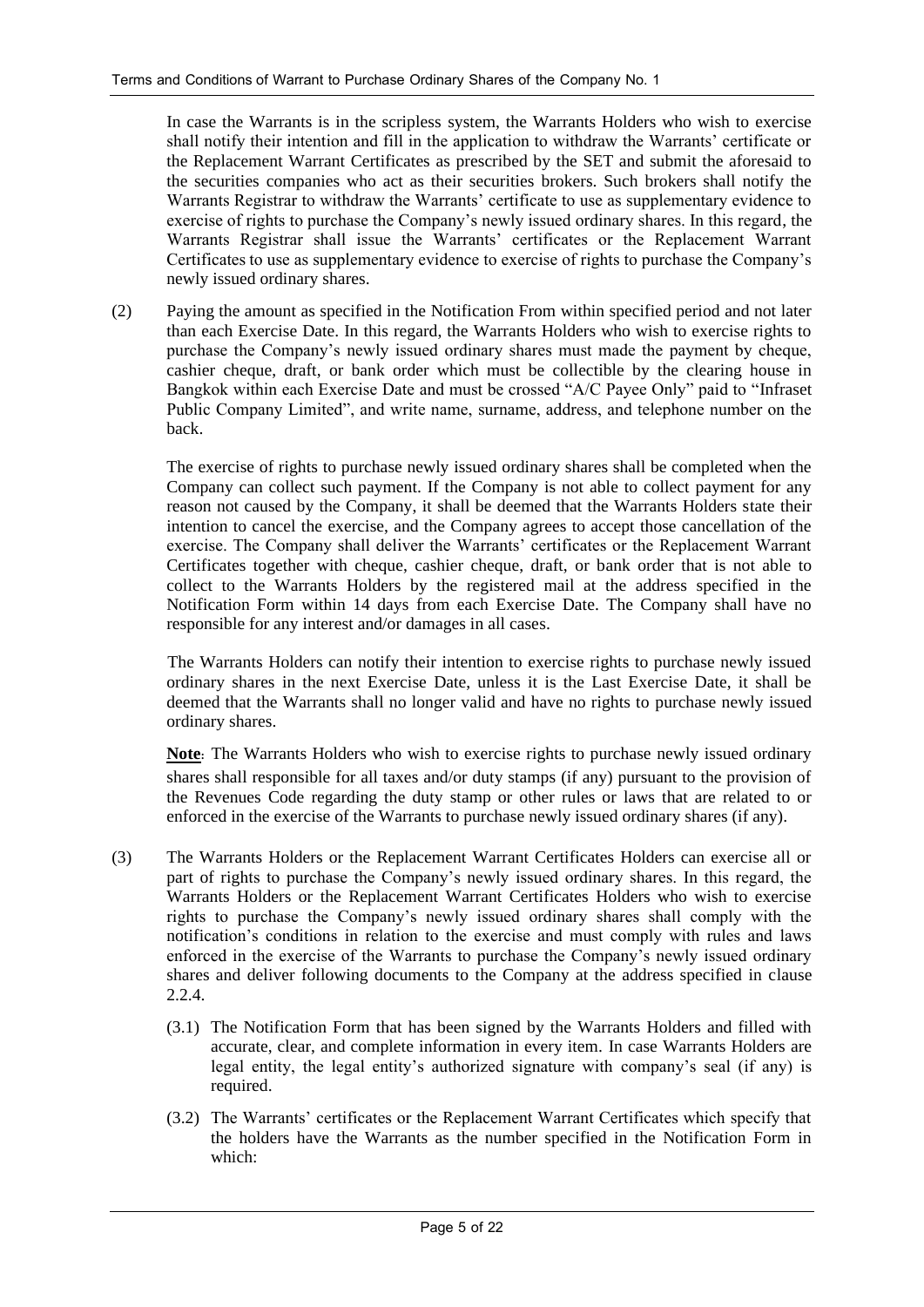- (a) The number of Warrants to be exercised must be integer only. The Exercise Ratio is one unit of the Warrant to one ordinary share, except there is adjustment as specified in clause 2.3, and;
- (b) The Warrants Holders must exercise rights to purchase newly issued ordinary shares not less than 100 shares; however, in case the Warrants Holders have rights to purchase newly issued ordinary shares less than 100 shares, the Warrants Holders must exercise all rights to purchase newly issued ordinary shares at one time. Except for the Last Exercise Date, the Warrants Holders can exercise rights to purchase newly issued ordinary shares without minimum number of rights to be exercised.
- (3.3) Cheque, cashier cheque, draft, or bank order which shall use as payment for exercise as specified in the Notification Form.
- (3.4) Supplementary evidence
	- (a) Thai individual:

A certified true copy of identification card or government officer/state enterprise employee card which is not expired (in case the name or surname has been changed, which result in name or surname does not match with the Warrants' certificates or the Replacement Warrant Certificates, shall attach documents issued by government e.g., marriage certificate, divorce certificate, or change of name or surname certificate etc.).

- (b) Foreign individual:
	- A certified true copy of passport which is not expired.
- (c) Thai juristic person:
	- A certified true copy of affidavit issued by the Ministry of Commerce not more than 6 months from each Exercise Date with the authorized signatory of such juristic person and affix its seal (if any).
	- A certified true copy of Evidence of the authorized person as in (a) or (b).
- (d) Foreign juristic person:
	- A certified true copy of incorporation certificate, memorandum of association, article of association, and affidavit issued not more than 6 months from each Exercise Date and must certified by Notary public.
	- A certified true copy of Evidence of the authorized person as in (a) or (b).
- (e) Custodian:
	- A copy of certificate of company with letter of custodian appointment
	- A document with authorized signature as in (a) or (b) with certified true copy and certified by Notary Public from the issuing country not exceed 6 months prior to exercise date.

If the Warrants Holders do not deliver the evidence for exercise as aforementioned, the Company reserves rights to assume that the Warrants Holders do not wish to exercise rights at that time. However, the Company can use its discretion to allow the Warrants Holders to exercise rights as appropriate.

(4) The number of ordinary shares to be issued upon the exercise shall be calculated by dividing aforesaid payment amount by the Exercise Price for that Exercise Date. The Company shall issue newly issued ordinary shares in integer number and not exceed the number of the Warrant multiplied by the Exercise Ratio. In case, there is adjustment of the Exercise Price and/or the Exercise Ratio that result in fraction from the calculation, the Company shall discard such fraction and shall return the residual payment from the exercise to the Warrants Holders by registered mail at the address specified in the Notification Form within 14 days from each Exercise Date. The Company shall have no responsible for any interest and/or damages in all cases.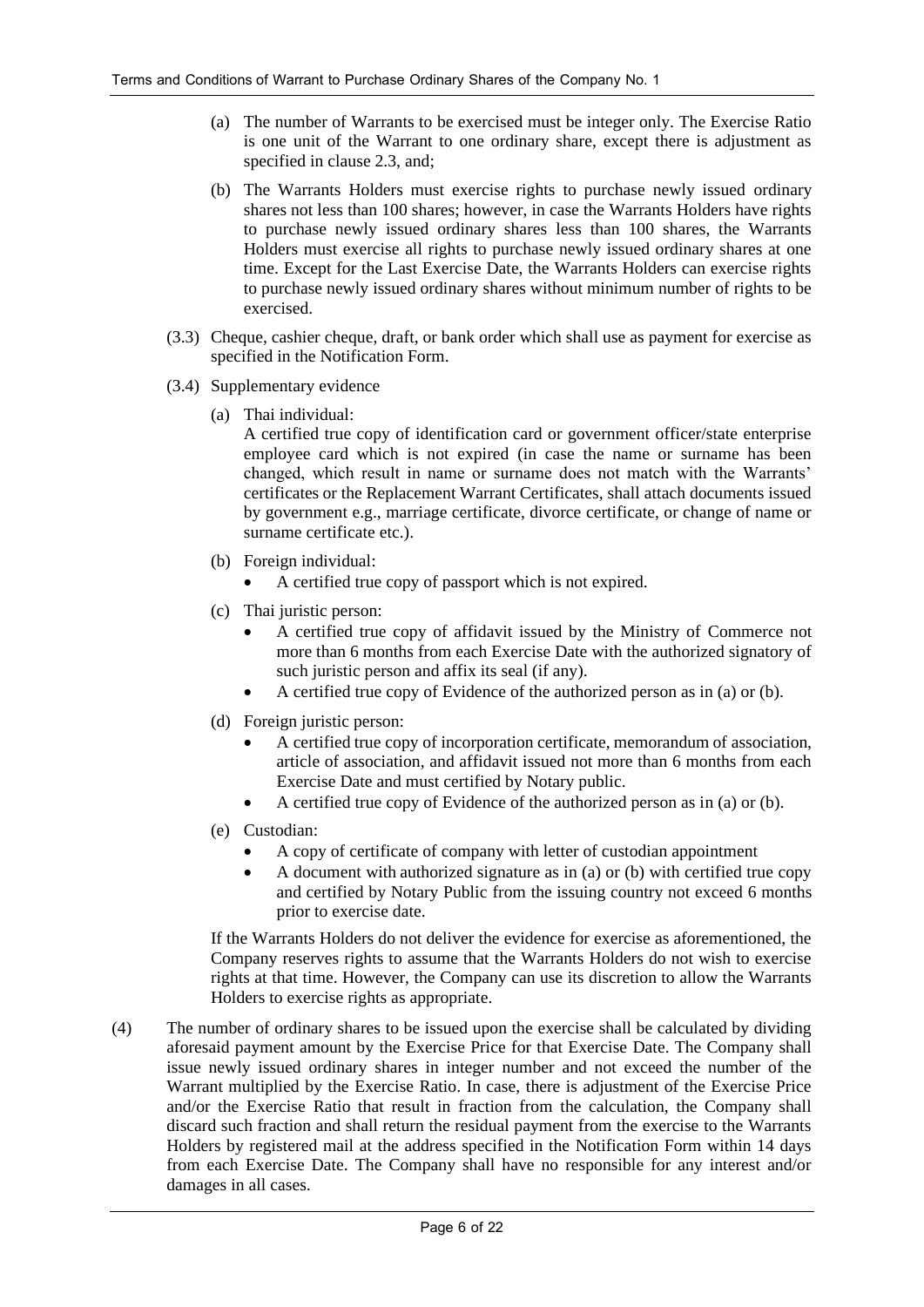- (5) If the Company receives the documents as mentioned in 2.2.5 (3) that is not complete or inaccurate or it find that the information filled by the Warrants Holders in the Notification Form is incomplete or inaccurate or incorrectly affix stamp duty (if any) according to Revenues Code or other rules or laws, the Warrants Holders must make a remedy in order to comply with condition within that Notification Period; otherwise, the Company shall assume that the notification is invalid and there is no exercise. The Company shall deliver the Warrants' certificates or the Replacement Warrant Certificates and the payment amount to the Warrants Holders by registered mail at the address specified in the Notification Form within 14 days from each Exercise Date. In this regard, the Warrants Holders shall still able to notify their intention to exercise rights to purchase newly issued ordinary shares in next Exercise Date, unless it is the Last Exercise Date, it shall be deemed that the Warrants shall no longer valid and have no rights to purchase newly issued ordinary shares. The Company shall have no responsible for any interest and/or damages in all cases.
- (6) In case the Warrants Holders do not pay in full amount or pay in excess, the Company reserves rights to one of following action as deemed appropriate;
	- (6.1) Assume that the number of rights to be exercised is equaled to minimum of (a) number of ordinary shares to be received according to rights or (b) number of ordinary shares to be received according to payment in which the Company receive with the Exercise Price and the Exercise Ratio at that time. or;
	- (6.2) Ask the Warrants Holders to make additional payment according to amount of rights that intend to exercise within the Notification Period. If the Company does not receive the payment in full within the Notification Period, the Company shall assume that the Warrants Holders do not wish to exercise rights to purchase ordinary shares only for the portion that the Warrants Holders does not make payment in full. In this regard, the Warrants Holders shall still be able to notify their intention to exercise rights to purchase newly issued ordinary shares in next Exercise Date, unless it is the Last Exercise Date, it shall be deemed that the Warrants shall no longer valid and have no rights to purchase newly issued ordinary shares. The Company shall have no responsible for any interest and/or damages in all cases.

In case of  $(6.1)$  or  $(6.2)$ , if there is any case that the money must be returned to the Warrants Holders, the Company shall deliver such money to the Warrants Holders by registered mail at the address specified in the Notification Form within 14 days from each Exercise Date without any interest and/or damages. However, in any case if the Company has delivered cheque, with the amount remain from the exercise or the amount that has not exercise or cannot exercise, by registered mail at the address specified in the Notification Form, it shall be deemed that the Warrants Holders have received such money and the Warrants Holders have no rights to claim for any interest or damages.

- (7) Once the Warrants Holder who wish to exercise rights to purchase ordinary shares have complied with condition for exercise of rights i.e. have delivered both the Warrants' certificates and the Notification Form and make payment in accurate and complete according to condition, the Warrants Holders shall not be able to revoke the exercise without written consent from the Company.
- (8) In case the Warrants Holders deliver the number of Warrants' certificates more than number of rights that intend to exercise, the Company shall deliver new Warrants' certificates, with the remaining amount from the exercise to the Warrants Holders by registered mail at the address specified in the Notification Form within 14 days from each Exercise Date and shall cancel the existing Warrants' certificates.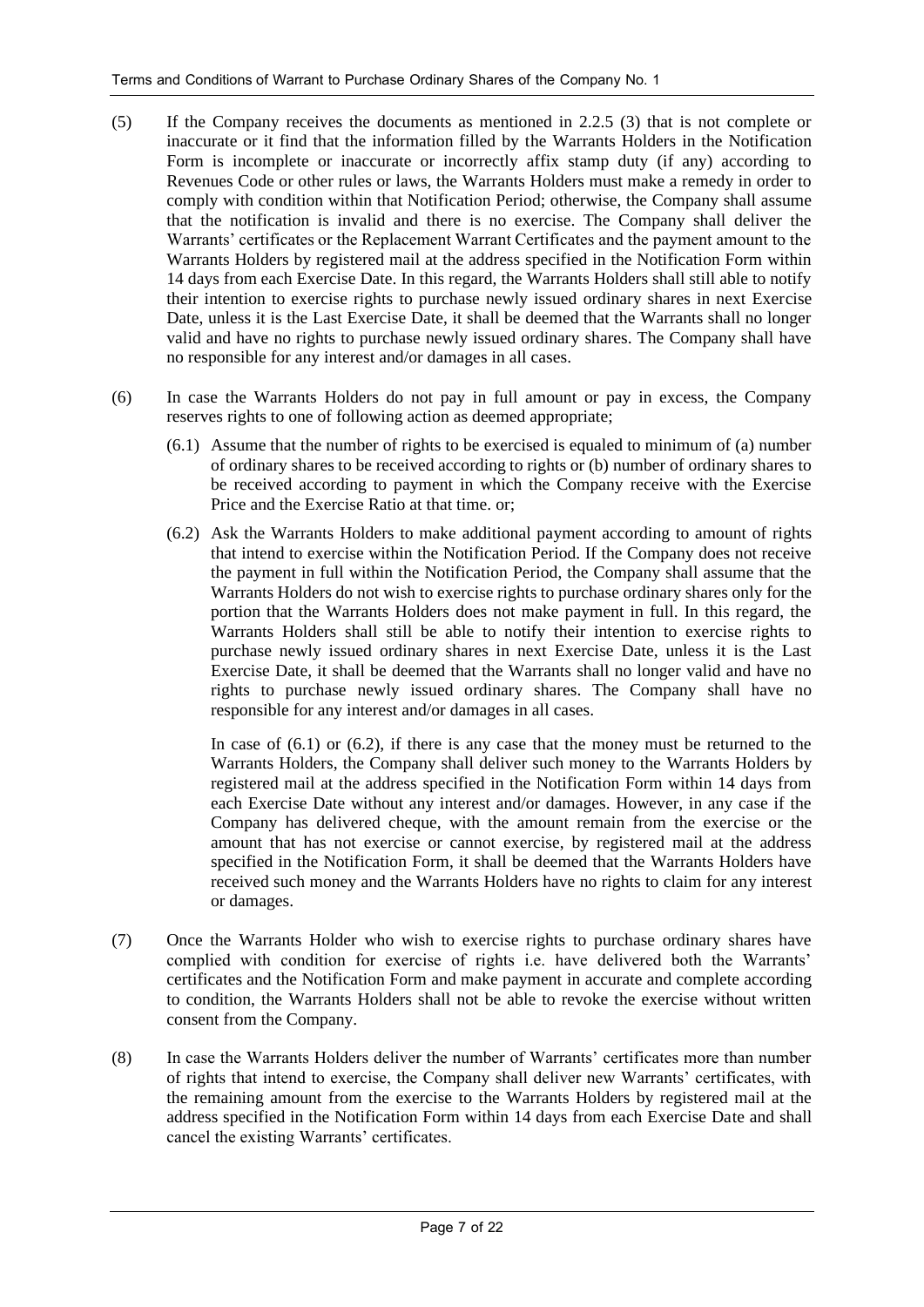- (9) After the Last Exercise Date, if the Warrants Holders still not comply with the condition, it shall be deemed that the Warrants shall no longer valid and the Warrants Holders shall not be able to exercise after the Last Exercise Date.
- (10) If the Warrants Holders are non-Thai individuals or foreign juristic person, they can exercise rights to purchase newly issued ordinary shares if only the exercise of rights to purchase newly issued ordinary shares is not conflict with the Company's article of association in relation to the foreign shareholding.
- (11) In case the reserved ordinary shares are not adequate, the Company shall compensate for damages incurred to the Warrants Holders whom are not able to exercise their rights; however, the Company shall not compensate to the Warrants Holders who cannot exercise rights as there is shareholding limitation as specified in the Company's article of association even the reserved ordinary shares are adequate or not e.g. in case the Warrants Holders, who are foreign, cannot exercise their rights as there is shareholding limitation as specified in the Company's article of association etc.
- (12) The Company shall register change of the Company's paid-up capital with the Ministry of Commerce according to the number of newly issued ordinary shares issued form the exercise of rights within 14 days from each Exercise Date. Furthermore, the Company shall register name of the Warrants Holders who exercise their rights as the Company's shareholders in shareholders registration book according to the number of ordinary shares result from the calculation of that exercise.
- (13) For the delivery of the newly issued ordinary shares from the exercise, the name in the shares certificates shall be the name specified in the Notification Form. The Company shall deliver such shares certificates to the Warrants Holders by registered mail at the address specified in the Notification Form within 15 Business Days from each Exercise Date.
- (14) The Company may agree with the Warrants Holders in advance to keep such shares certificates at the Company so that the Warrants Holders or their agent can collect such shares certificates by themselves. In this regard, that person must comply with procedure specified by the Company. For the scripless system, the Company shall deposit such shares certificates in the securities companies account in which the Warrants Holders have the securities trading account within 7 Business Days from each Exercise Date. The Company's shares registrar shall issue shares certificates under name "Thailand Securities Depository Company Limited for Depositors" and credit number of ordinary shares according to the number of ordinary shares deposited by such securities companies, while the securities companies shall credit number or ordinary shares deposited by the Warrants Holders who exercise their rights and issued evidence of such deposit to the Warrant Holders.

### **2.3 Conditions for rights adjustment**

- 2.3.1 The Company shall adjust the Exercise Price and the Exercise Ratio for purchase of newly issued ordinary shares throughout the term of Warrants upon incurrence of any of the following events to ensure that the benefits of the Warrants Holders are not less than existing status:
	- (a) There is a change in par value of the Company's ordinary shares as a result of the reverse stock split or stock split.

The exercise price and exercise rate will be effective when the par value is effective as published through the information distribution system electronic media of the Stock Exchange of Thailand.

1. The Exercise Price shall be adjusted in accordance with the following formula:

Price  $1 \qquad \qquad \equiv$ Price 0 x Par 1 Par 0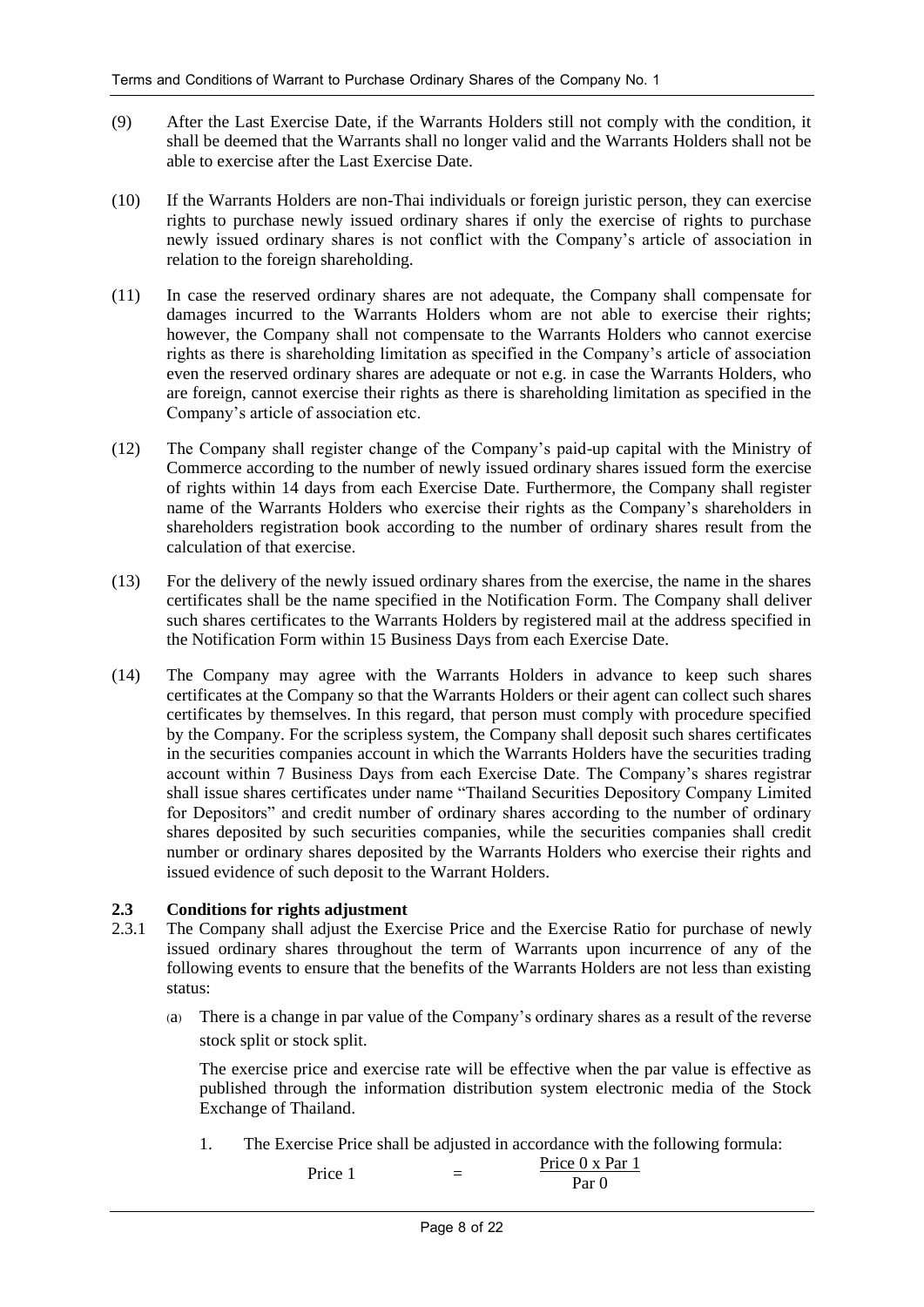$R_{\text{R}}$   $\ddot{\text{R}}$  = 1

2. The Exercise Ratio shall be adjusted in accordance with the following formula: Ratio 0 x Par 0

|         | natio 1   | Par 1                                               |
|---------|-----------|-----------------------------------------------------|
| Where:  |           |                                                     |
| Price 1 | <i>is</i> | New Exercise Price after the adjustment.            |
| Price 0 | is        | Existing Exercise Price before the adjustment.      |
| Ratio 1 | is        | New Exercise Ratio after the adjustment.            |
| Ratio 0 | is        | Existing Exercise Ratio before the adjustment.      |
| Par 1   | is        | Par value of ordinary shares after the adjustment.  |
| Par 0   | 1S        | Par value of ordinary shares before the adjustment. |
|         |           |                                                     |

(b) The Company offers to sell newly issued ordinary shares to the existing shareholders and/or public investors and/or private placement at "The Net Offering Price Per Share of Newly Issued Ordinary Shares" lower than 90 percent of "The Company's Market Price Per Share".

The change of the Exercise Price and the Exercise Ratio shall be effective immediately from the first date that the buyer of ordinary shares shall not have rights to subscribe for newly issued ordinary shares (the first date that post XR sign) in case of rights offering to the existing shareholders and/or the first date of subscription for newly issued ordinary shares in case of offering to public investors and/or private placement, case by case, in which;

"The Net Offering Price Per Share of Newly Issued Ordinary Shares" calculated from the amount of proceed received from offering of newly issued ordinary shares net of offering expenses (if any) divided by number of newly issued ordinary shares.

"The Company's Market Price Per Share" is equaled to "Volume-weighted Average Price of the Company's Ordinary Shares". "Volume-weighted Average Price of the Company's Ordinary Shares" is the total trading value of the Company's ordinary shares divided by the total number of the Company's ordinary shares traded on the MAI during 7 consecutive Business Days (SET's normal operating day) prior to the Calculation Date.

"The Calculation Date" is the first date that the buyer of ordinary shares shall not have rights to subscribe for newly issued ordinary shares (the first date that post XR sign) in case of rights offering to the existing shareholders and/or the first date of subscription for newly issued ordinary shares in case of offering to public investors and/or private placement, case by case.

In case that "The Company's Market Price Per Share" cannot be derived as there is no ordinary shares traded in that period, the Company shall determine the fair value for the calculation instead.

In case there is more than one offering price of newly issued ordinary shares under the condition that the subscription must be together subscribed, the Net Offering Price Per Share of Newly Issued Ordinary Shares shall be derived from all such offering price and number of shares. In case the subscription is not subject to together subscribe, only portion that offering less than 90 percent of the Company's Market Price Per Share shall be applied in the calculation.

For the above case, the comparison of the Net Offering Price Per Share of Newly Issued Ordinary Shares and the Company's Market Price Per Share shall use the same par value.

1. The Exercise Price shall be adjusted in accordance with the following formula:

Price 1 = Price  $0 \times [(A2 \times MP) + B2X]$  $[MP (A2 + B2)]$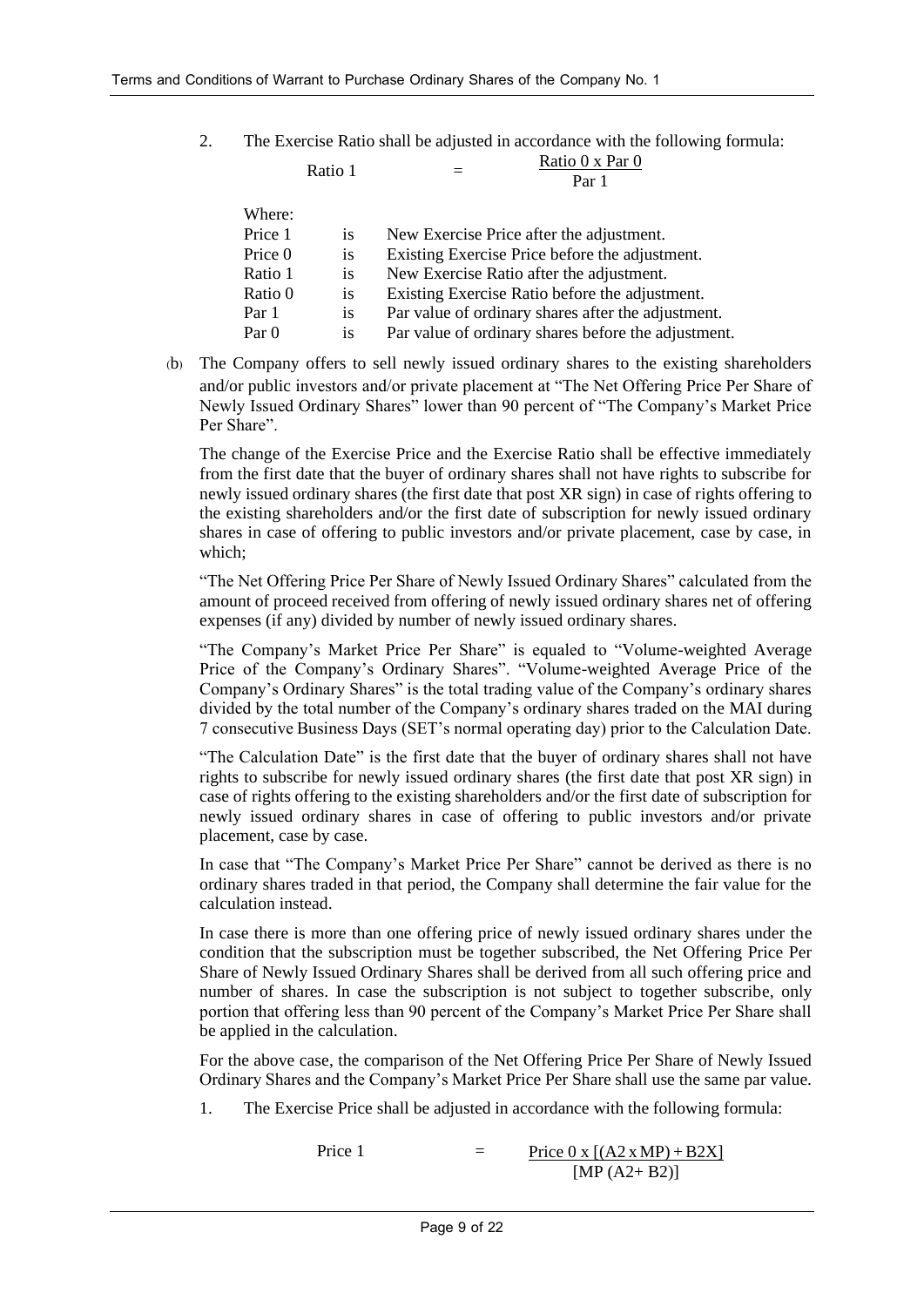2. The Exercise Ratio shall be adjusted in accordance with the following formula:

|         | Ratio 1   | Ratio 0 x [MP $(A2 + B2)$ ]<br>$[(A2 \times MP) + B2X]$ |
|---------|-----------|---------------------------------------------------------|
| Where:  |           |                                                         |
| Price 1 | <b>1S</b> | New Exercise Price after the adjustment.                |
| Price 0 | <b>1S</b> | Existing Exercise Price before the adjustment.          |
| Ratio 1 | <b>1S</b> | New Exercise Ratio after the adjustment.                |
|         |           |                                                         |

Ratio 0 is Existing Exercise Ratio before the adjustment.

MP is The Company's Market Price Per Share.

- A2 is Number of paid-up shares as of the date before the record date for the existing shareholders to subscribe for newly issued ordinary shares in case of rights offering to the existing shareholders and/or the first date of subscription for newly issued ordinary shares in case of offering to public investors and/or private placement, case by case.
- B2 is Number of newly issued ordinary share issued for the offering to the existing shareholders and/or public investors and/or private placement.
- B2X is Amount of proceed net of offering expenses (if any) from offered of newly issued ordinary shares to the existing shareholders and/or public investors and/or private placement.
- (c) The Company offers to sell any securities to the existing shareholders and/or public investors and/or private placement which give the holders rights to exercise or change to ordinary shares or purchase ordinary shares e.g. convertible bond or warrant to purchase ordinary shares, and "The Net Offering Price Per Share Reserved for Rights" is lower than 90 percent of "The Company's Market Price Per Share".

The change of the Exercise Price and the Exercise Ratio shall be effective immediately from the first date that the buyer of ordinary shares shall not have rights to subscribe for any securities which give rights to exercise or change to ordinary shares or purchase ordinary shares (the first date that post XR sign) in case of rights offering to the existing shareholders and/or the first date of subscription for any securities which give rights to exercise or change to ordinary shares or purchase ordinary shares in case of offering to public investors and/or private placement, case by case.

"The Net Offering Price Per Share Reserved for Rights" calculated from the amount of proceed received from selling of any securities which give rights to exercise or change to ordinary shares or purchase ordinary shares net of offering expenses (if any) and proceed received from exercise or change to ordinary shares or purchase ordinary shares divided by number of ordinary shares reserved for such rights.

"The Company's Market Price Per Share" and par value base for comparison shall have meaning as specified in (b).

"The Calculation Date" is the first date that the buyer of ordinary shares shall not have rights to subscribe for any securities which give rights to exercise or change to ordinary shares or purchase ordinary shares (the first date that post XR sign) in case of rights offering to the existing shareholders and/or the first date of subscription for any securities which give rights to exercise or change to ordinary shares or purchase ordinary shares in case of offering to public investors and/or private placement, case by case.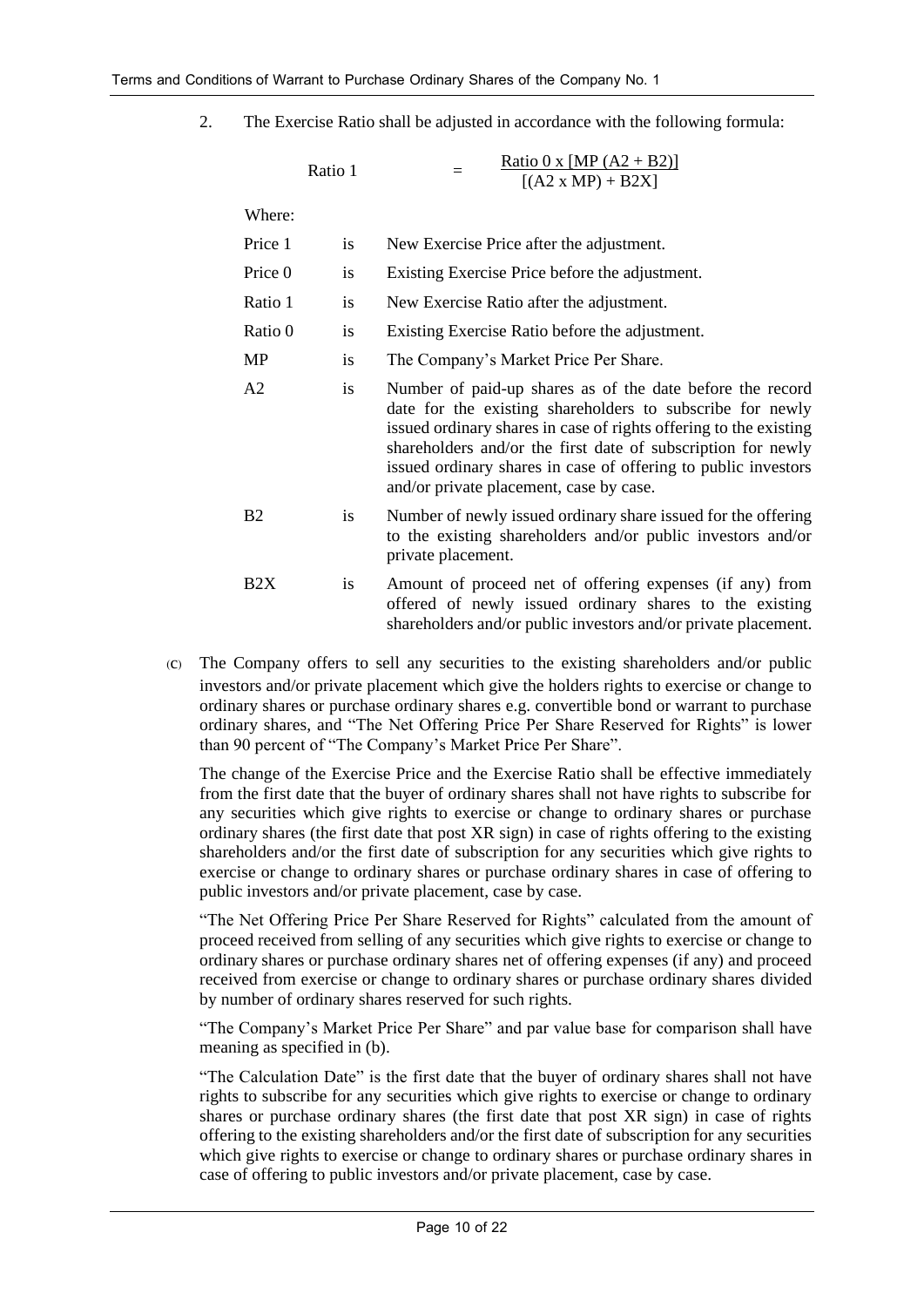1. The Exercise Price shall be adjusted in accordance with the following formula:

$$
Price 1 = \frac{Price 0 x [(A3 x MP) +}{B3X]}[MP (A3+B3)]
$$

2. The Exercise Ratio shall be adjusted in accordance with the following formula:

Ratio 1  $=$ <u>Ratio 0 x [MP (A3 + B3)]</u>  $[(A3 \times MP) + B3X]$ 

Where:

| Price 1        | is        | New Exercise Price after the adjustment.                                                                                                                                                                                                                                                                                                                                                                                                                                                              |
|----------------|-----------|-------------------------------------------------------------------------------------------------------------------------------------------------------------------------------------------------------------------------------------------------------------------------------------------------------------------------------------------------------------------------------------------------------------------------------------------------------------------------------------------------------|
| Price 0        | is        | Existing Exercise Price before the adjustment.                                                                                                                                                                                                                                                                                                                                                                                                                                                        |
| Ratio 1        | is        | New Exercise Ratio after the adjustment.                                                                                                                                                                                                                                                                                                                                                                                                                                                              |
| Ratio 0        | is        | Existing Exercise Ratio before the adjustment.                                                                                                                                                                                                                                                                                                                                                                                                                                                        |
| <b>MP</b>      | is        | The Company's Market Price Per Share.                                                                                                                                                                                                                                                                                                                                                                                                                                                                 |
| A <sub>3</sub> | is        | Number of paid-up shares as of the date before the record<br>date for the existing shareholders to subscribe for any<br>securities which give rights to exercise or change to ordinary<br>shares or purchase ordinary shares to the existing<br>shareholders and/or the first date of subscription for any<br>securities which give rights to exercise or change to ordinary<br>shares or purchase ordinary shares in case of offering to<br>public investors and/or private placement, case by case. |
| B <sub>3</sub> | is        | Number of newly issued ordinary shares reserved for any<br>securities which give rights to exercise or change to ordinary<br>shares or purchase ordinary shares and offer to the existing<br>shareholders and/or public investors and/or private placement.                                                                                                                                                                                                                                           |
| B3X            | <i>is</i> | Amount of proceed net of offering expenses (if any) from<br>offered of any securities which give rights to exercise or<br>change to ordinary shares or purchase ordinary shares and<br>offer to the existing shareholders and/or public investors<br>and/or private placement together with amount of proceed<br>received from exercise or change to ordinary shares or<br>purchase ordinary shares.                                                                                                  |

- (d) The Company pay all or part of dividend in form of ordinary shares to the Company's shareholders. The change of the Exercise Price and the Exercise Ratio shall be effective immediately from the first date that the buyer of ordinary shares shall not have rights to receive stock dividend (the first date that post XD sign).
	- 1. The Exercise Price shall be adjusted in accordance with the following formula:

| Price 1 | Price $0 \times A4$ |
|---------|---------------------|
|         | $[A4 + B4]$         |

2. The Exercise Ratio shall be adjusted in accordance with the following formula:

| Ratio 1 | Ratio 0 x $[A4 + B4]$ |
|---------|-----------------------|
|         | AΔ                    |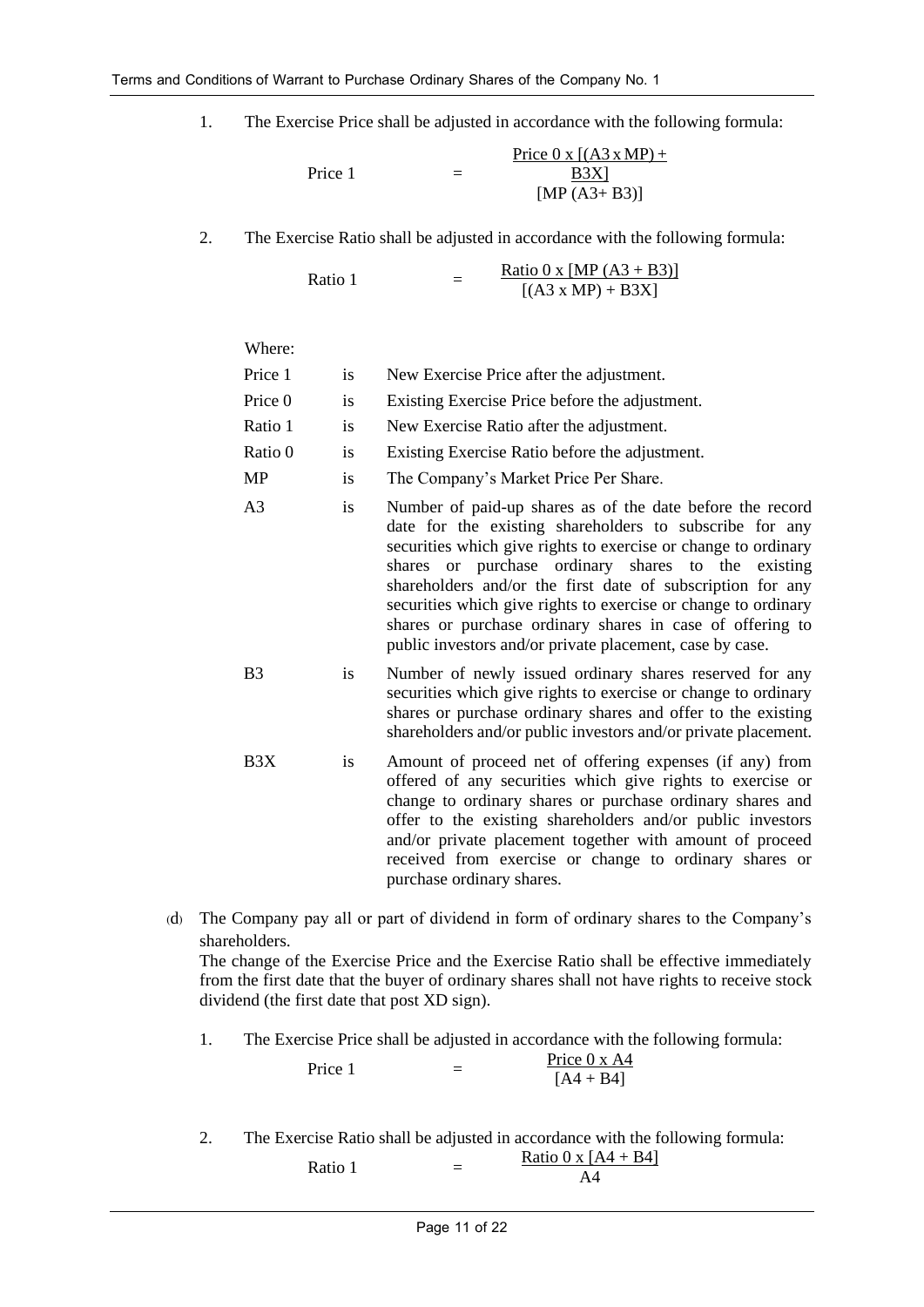| Where:         |           |                                                                                                                            |
|----------------|-----------|----------------------------------------------------------------------------------------------------------------------------|
| Price 1        | is.       | New Exercise Price after the adjustment.                                                                                   |
| Price 0        | is        | Existing Exercise Price before the adjustment.                                                                             |
| Ratio 1        | <i>is</i> | New Exercise Ratio after the adjustment.                                                                                   |
| Ratio 0        | is        | Existing Exercise Ratio before the adjustment.                                                                             |
| A <sub>4</sub> | is        | Number of paid-up shares as of the date before the record<br>date for the existing shareholders to receive stock dividend. |
| <b>B4</b>      | is        | Number of newly issued ordinary shares issued for stock<br>dividend.                                                       |

(e) The Company pay dividend in form of cash more than 100 percent of the Company's net profit as shown in separated financial statement after deduct for corporate income tax and legal reserve in that fiscal period, no matter the dividend is paid from operating performance or retain earnings throughout the term of Warrants. The change of the Exercise Price and the Exercise Ratio shall be effective immediately

from the first date that the buyer of ordinary shares shall not have rights to receive cash dividend (the first date that post XD sign).

The percentage of cash dividend paid to the shareholders calculated by dividing actual cash dividend paid from operating performance or retain earnings in that fiscal period by the Company's net profit as shown in separated financial statement after deducting for corporate income tax and legal reserve for the same fiscal period. In this regard, such cash dividend includes interim cash dividend in that fiscal period (if any).

"The Company's Market Price Per Share" and par value base for comparison shall have meaning as specified in (b).

"The Calculation Date" is the first date that the buyer of ordinary shares shall not have rights to receive dividend (the first date that post XD sign).

1. The Exercise Price shall be adjusted in accordance with the following formula:

|         |  | Price $0 \times MP - (D - R)$ |
|---------|--|-------------------------------|
| Price 1 |  | MР                            |

2. The Exercise Ratio shall be adjusted in accordance with the following formula:

|         | Ratio 1   | Ratio 0 x MP<br>$MP - (D - R)$                                                                                                                                                                                             |
|---------|-----------|----------------------------------------------------------------------------------------------------------------------------------------------------------------------------------------------------------------------------|
| Where:  |           |                                                                                                                                                                                                                            |
| Price 1 | is        | New Exercise Price after the adjustment.                                                                                                                                                                                   |
| Price 0 | is        | Existing Exercise Price before the adjustment.                                                                                                                                                                             |
| Ratio 1 | is        | New Exercise Ratio after the adjustment.                                                                                                                                                                                   |
| Ratio 0 | is        | Existing Exercise Ratio before the adjustment.                                                                                                                                                                             |
| MP      | is        | The Company's Market Price Per Share.                                                                                                                                                                                      |
| D       | <i>is</i> | Cash dividend per share paid to the shareholders.                                                                                                                                                                          |
| R       | <i>is</i> | Cash dividend per share that pay at 100 percent, which<br>calculated by dividing the Company's net profit shown in<br>separated financial statement by total number of ordinary<br>shares that entitled for cash dividend. |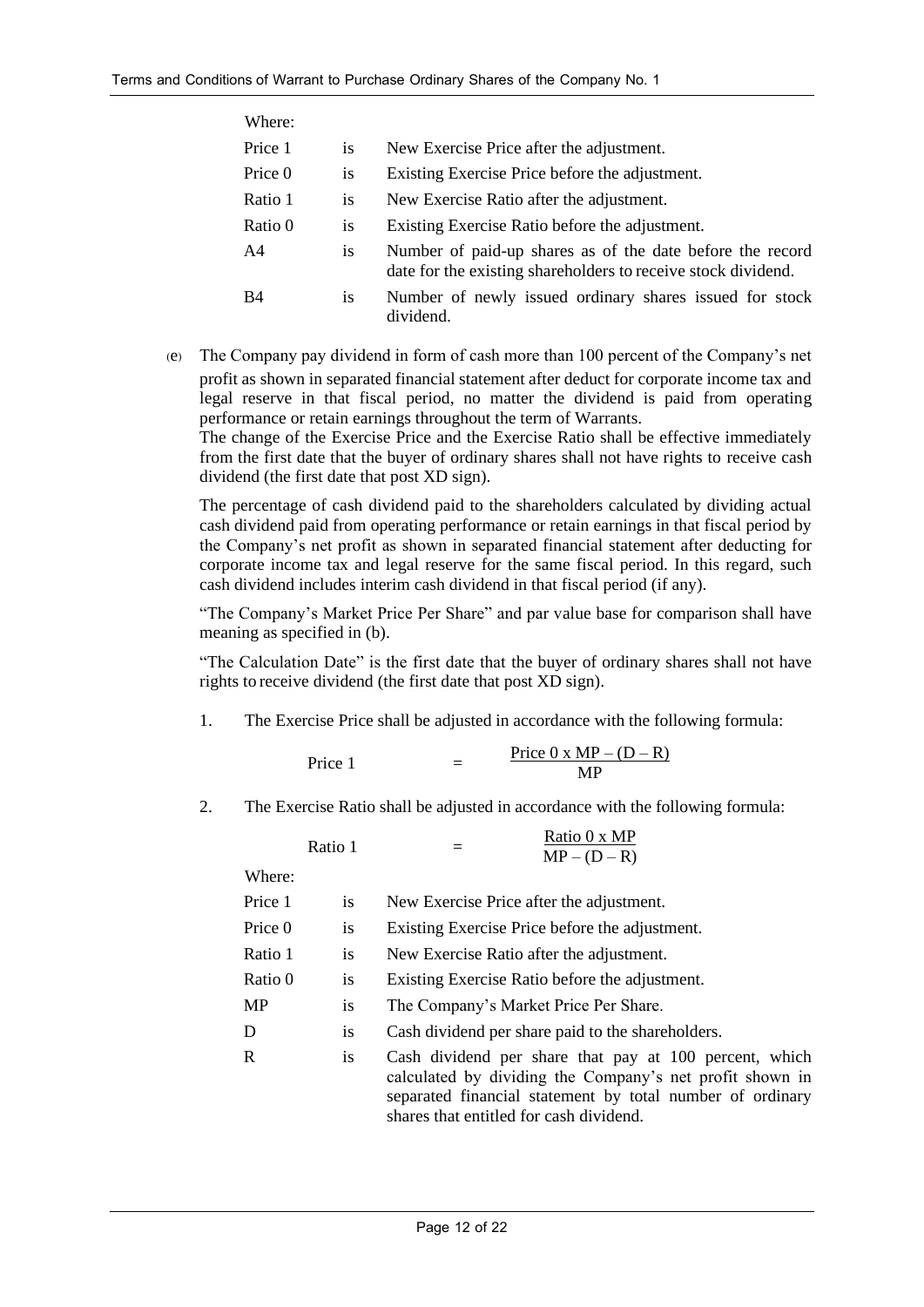- (f) In case there is any events that result in the Warrants Holders loss their rights or benefits and such event is not mentioned in (a) to (e), the Company shall fairly consider to adjust the Exercise Price and/or the Exercise Ratio (or adjust the number of Warrants instead of the Exercise Ratio) and such adjustment shall not lessen rights of the Warrants Holders. In this regard, such consideration shall be deemed as final consideration.
- 2.3.2 The Company shall not adjust the Exercise Price or the Exercise Ratio except there is adjustment as specified in clause 2.3.1 and shall not extend term of the Warrants.
- 2.3.3 The calculation for adjustment of the Exercise Price and the Exercise Ratio according to (a) to (f) are independent and shall calculate based on chronology. In case the events are simultaneously occur, the sequence of calculation shall be  $(a)$   $(e)$   $(d)$   $(b)$   $(c)$  and  $(f)$ , respectively. In each calculation the number of digits for the Exercise Price and the Exercise Ratio shall be 3 decimals place.

The Company shall promptly inform the adjustment of the Exercise Price and/or the Exercise Ratio to the SET in the date that event occur, or prior or within 9.00 hr. of the date that such adjustment of the Exercise Price and/or the Exercise Ratio shall be effective through the information disclosure system of the SET. In addition, the Company shall inform the SEC within 15 days from the date that such adjustment of the Exercise Price and/or the Exercise Ratio shall be effective.

2.3.4 The calculation for adjustment of the Exercise Price and the Exercise Ratio shall not result in increase in the Exercise Price and/or decrease in the Exercise Ratio except for the reverse stock split, and shall apply such new Exercise Price and/or Exercise Ratio (3 decimal place)

In case the ordinary shares issued upon exercise of rights as per number of the Warrants (3 decimal place of the new Exercise Ratio) have fraction, such fraction shall be discarded. In case the multiply of the new Exercise Price (3 decimal place) and number of ordinary shares is fraction of Baht, such fraction shall be discarded.

- 2.3.5 The Company may adjust the Exercise Price together with issuing new Warrants instead of adjusting the Exercise Ratio. If the Company need to issue additional reserved ordinary shares, the Company shall submit minute of shareholders' meeting which approve issuing of reserved ordinary shares to the SEC before adjusting the rights so that it shall be deemed that the Company get approval to offer of reserved ordinary shares.
- 2.3.6 In case there is change in the Exercise Price that result in the Exercise Price lower than par value of the Company's ordinary shares, the Company reserves rights to adjust the Exercise Price to be equaled to par value of the Company's ordinary shares. For the Exercise Ratio, it shall use the new Exercise Ratio calculated according to (a) to (f).

### **2.4 Compensation in case that the Company cannot reserve enough ordinary shares for exercise of rights**

The Company shall compensate the Warrants Holders with details as follows:

2.4.1 Compensation

The Company shall compensate the Warrants Holders only to the Warrants Holders whom state their intention to exercise of rights and has correctly and completely comply with specified conditions and the Company cannot reserve enough ordinary shares for exercise of rights.

2.4.2 Compensation calculation

Compensation in which the Company shall compensate the Warrants Holders can be calculated as follows:

Compensation per 1 unit of Warrants =  $B X [MP - EP]$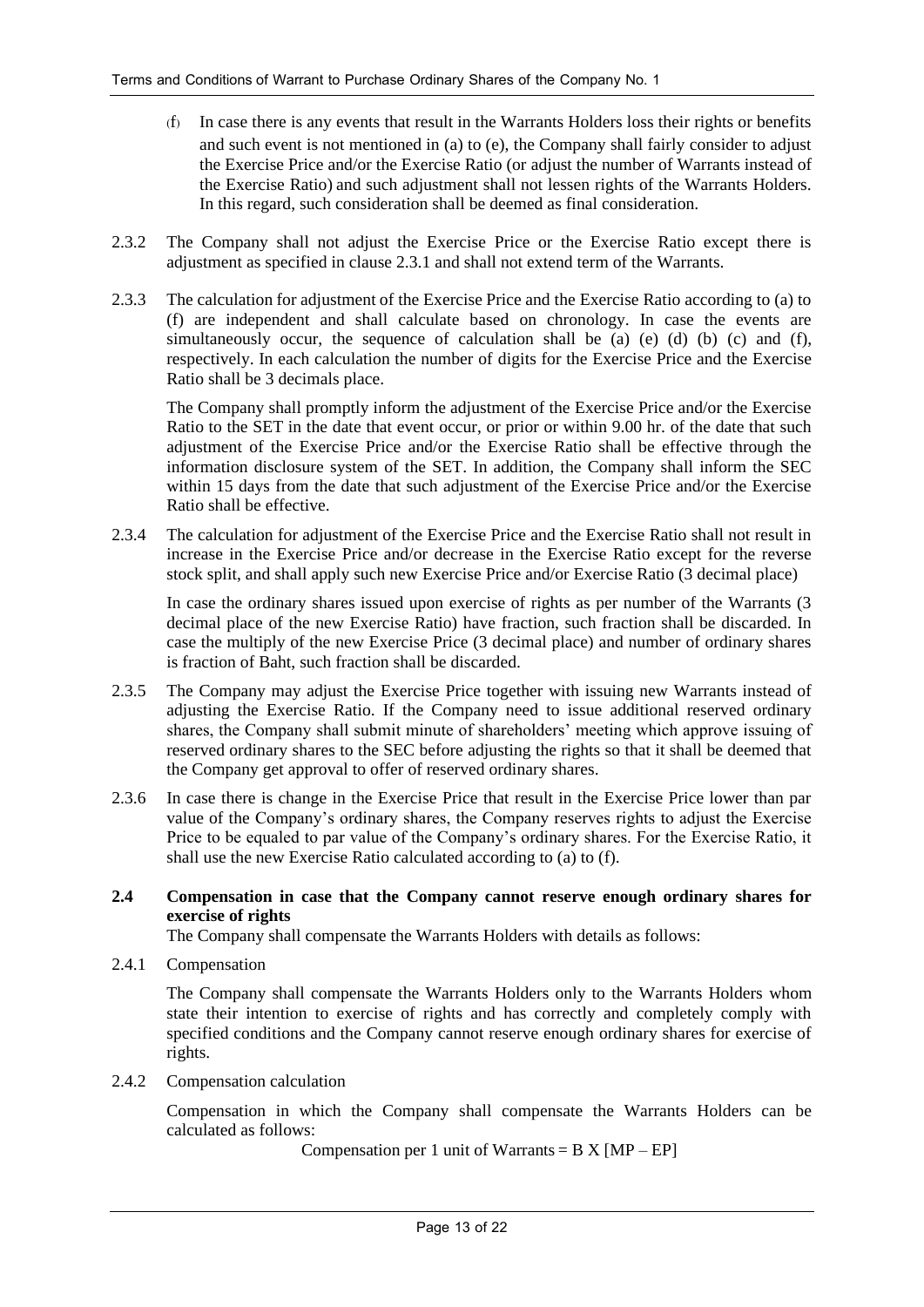| Where: |           |                                                                                                                                                                                                                                                                                                                                            |
|--------|-----------|--------------------------------------------------------------------------------------------------------------------------------------------------------------------------------------------------------------------------------------------------------------------------------------------------------------------------------------------|
| B      | <i>is</i> | Number of ordinary shares which cannot be provided and/or<br>increase in accordance with increase in the Exercise Ratio per<br>1 unit.                                                                                                                                                                                                     |
| MP     | 1S        | The Company's market price per shares which calculated<br>from dividing total trading value of the Company's ordinary<br>shares by the total number of the Company's ordinary shares<br>traded on the MAI during 7 consecutive Business Days<br>(SET's normal operating day) prior to the Calculation Date<br>prior to each Exercise Date. |
| EP     | is.       | Exercise Price or Exercise Price which adjusted according to<br>condition for rights adjustment in case there is rights<br>adjustment.                                                                                                                                                                                                     |

In case non-Thai Warrants Holders state their intention to subscribe ordinary shares but cannot subscribe or can subscribe but not fully as intention because the exercise of rights shall result in shareholding portion of non-Thai person at that time exceed amount as specified in the Company's article of association. In this case, the Company shall not compensate or make any action for non-Thai Warrants Holders, and non-Thai Warrants Holders shall have no rights to claim for damages or demand the Company to make any remedy.

# 2.4.3 Compensation method

The Company shall make compensation by issued cheque crossed "A/C Payee Only" and deliver by registered mail at the address specified in the Notification Form within 30 days from each Exercise Date. In case the Company is not able to make compensation to the Warrant Holders within said specified period, the Warrant Holders shall be entitled to receive interest of 7.50 percent per annum on period between (1) the day after the  $30<sup>th</sup>$  day from each exercise date and (2) the day that the Warrant Holders receive the compensation. However, in any case if the Company has delivered cheque by registered mail at the address specified in the Notification Form, it shall be deemed that the Warrants Holders have received such compensation and the Warrants Holders have no rights to claim for any interest or damages.

### **2.5 Warrant, Book of Warrant Holders' Registration and Warrant Usufructuary**

- 2.5.1 Registrar owns the right to issue the Warrants to all Warrant Holders. Warrants which are deposited with Thailand Securities Depository Company Limited (TSD) will be written of "Thailand Securities Depository Company Limited" as a Warrant Holder in Warrant Holder Book. Registrar will issue Warrant or Substitute Slip complying with the registrar's designation form and submit to the Thailand Securities Depository Company Limited.
- 2.5.2 Registrar owns the right to appoint the registrar who is responsible for preparing and keeping the Warrant until the Warrant will be exercised or mature (depending on the circumstances)
- 2.5.3 Warrant Usufructuary

### **Warrant Usufructuary in general**

The Warrant right will be passed onto person (s) or legally entity whose name is identified as a Warrant Owner in Book of Warrant Holders' Registration at that moment or a day prior to the first day of Book-Closing Date except there is a transfer of Warrant (able to use for confirmation with the company as specified in clause 2.6) which already occurred in the relate Book-Closing. The right of Warrant will be passed onto Warrant Assignee.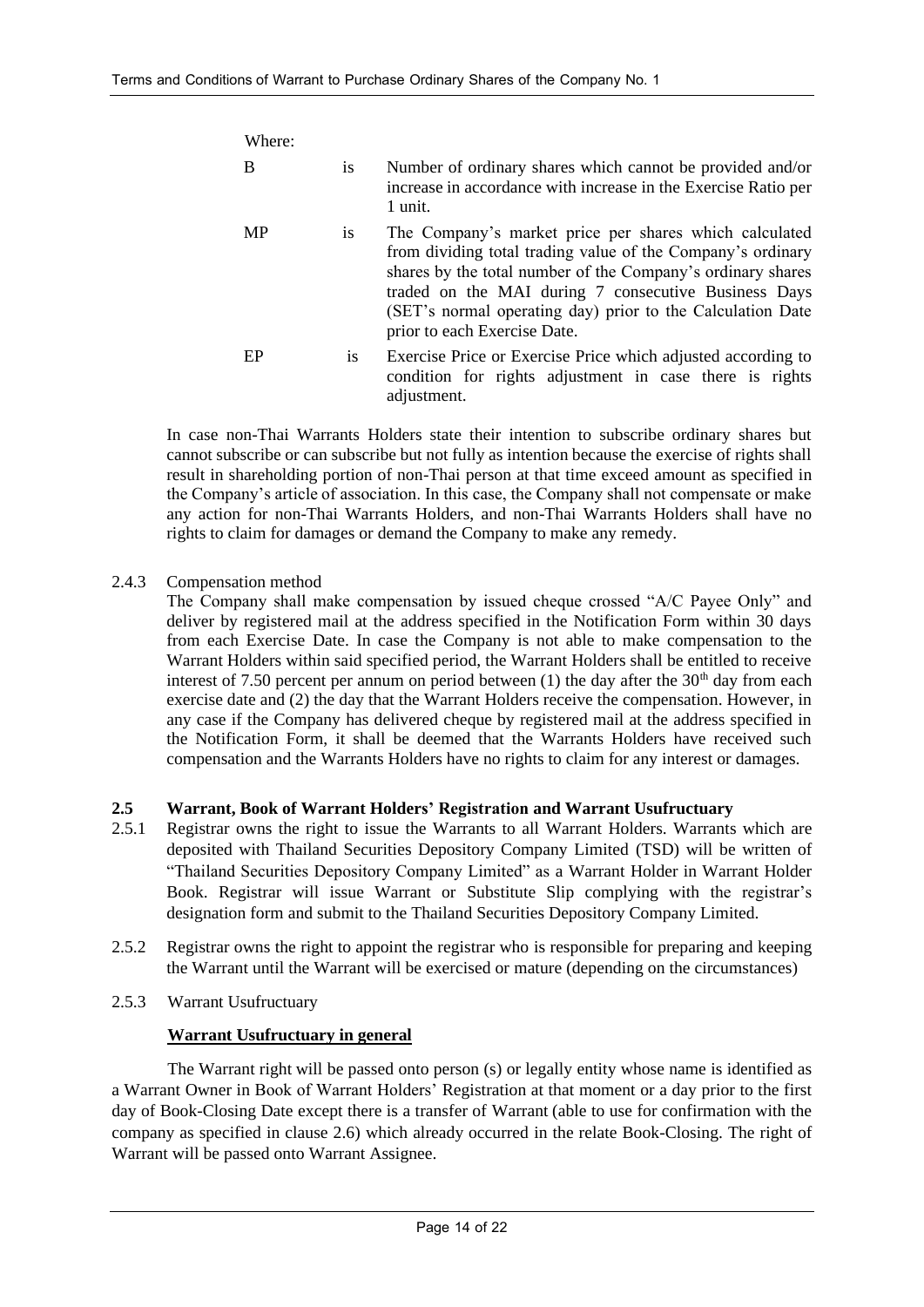### **Warrant Usufructuary in case Thailand Securities Depository Company Limited is a warrant holder**

The Warrant right will be passed onto person (s) or legally entity when Warrant Registrar receive the written evidence from Thailand Securities Depository Company Limited. The written evidence would identify that the person (s) or legally entity is/are Warrant Usufructuary for the numbers of Warrants reporting to Warrant Registrar. Those numbers must not exceed the total numbers of Warrant in the Book of Warrant Holders' Registration at that moment or a day prior to the first day of Book-Closing Date (if there is a Book Closing).

2.5.4 Once Thailand Securities Depository Company Limited (TSD) notify Registrar, Registrar has responsibility to issue the Warrant-to-Warrant Usufructuary which deposited with Thailand Securities Depository Company Limited (TSD) and register for the Warrant Usufructuary to be a Warrant Holder for the notified amount from Thailand Securities Depository Company Limited (TSD) in Book of Warrant Holders' Registration. Once the Warrant is issued and registered, Registrar will correct the total numbers of Warrants which registered in Book of Warrant Holders' Registration in the name of Thailand Securities Depository Company Limited (TSD) by deducting the numbers of Warrants that registered in the name of Warrant Usufructuary. For the total numbers of Warrants issuing to Thailand Securities Depository Company Limited (TSD), if the Registrar does not change the total numbers of Warrants (for whatever reason) do assume that the total numbers of Warrants will decrease vary to the numbers of Warrants that have been separated and registered in the name of Warrant Usufructuary.

#### **2.6 Transfer of Warrant**

- 2.6.1 Transfer of Warrant that is not deposited with Thailand Securities Depository Company Limited (TSD) in accordance with following rules:
	- (1) Form of Warrant Transfer between transferor and transferee. Transfer of Warrant will be completed when transferor is the Warrant Owner in Book of Warrant Holders' Registration or the last transferee has all records of transferors with their affix signatures.

Transfer of Warrant between transferee and company. Transfer of Warrant will be used as a confirmation with company once Warrant Registrar receive the request of Transfer for Warrant together with the Warrant with transferee's signature at the back of Warrant.

Transfer of Warrant between transferee and outsider. Transfer of Warrant will be used as a confirmation with outsider once Warrant Registrar completed the Warrant registration in Book of Warrant Holders' Registration.

- (2) Request for Warrant Registration will happen at Warrant Registrar's Head Office during Registrar's business hour. Request for Warrant Registration must follow the Registrar's method. Registrant has to submit the Warrant with signature together with other required evidence which represent the accuracy and completeness of the Warrant's transfer to Registrar. The transfer must meet the Registrar's requirements and Registrar will issue the request receipt of Warrant to the registrant.
- (3) Warrant Registrar will register the transfer of Warrant in Book of Warrant Holders' Registration with guarantee the transfer in Warrant within 7 workdays since the day that Registrar received the request for Warrant Registration and relate evidence in case of no need to reissue the Warrant or within 15 workdays since the day that Registrar received the request for Warrant Registration and relate evidence in case of need to reissue the Warrant.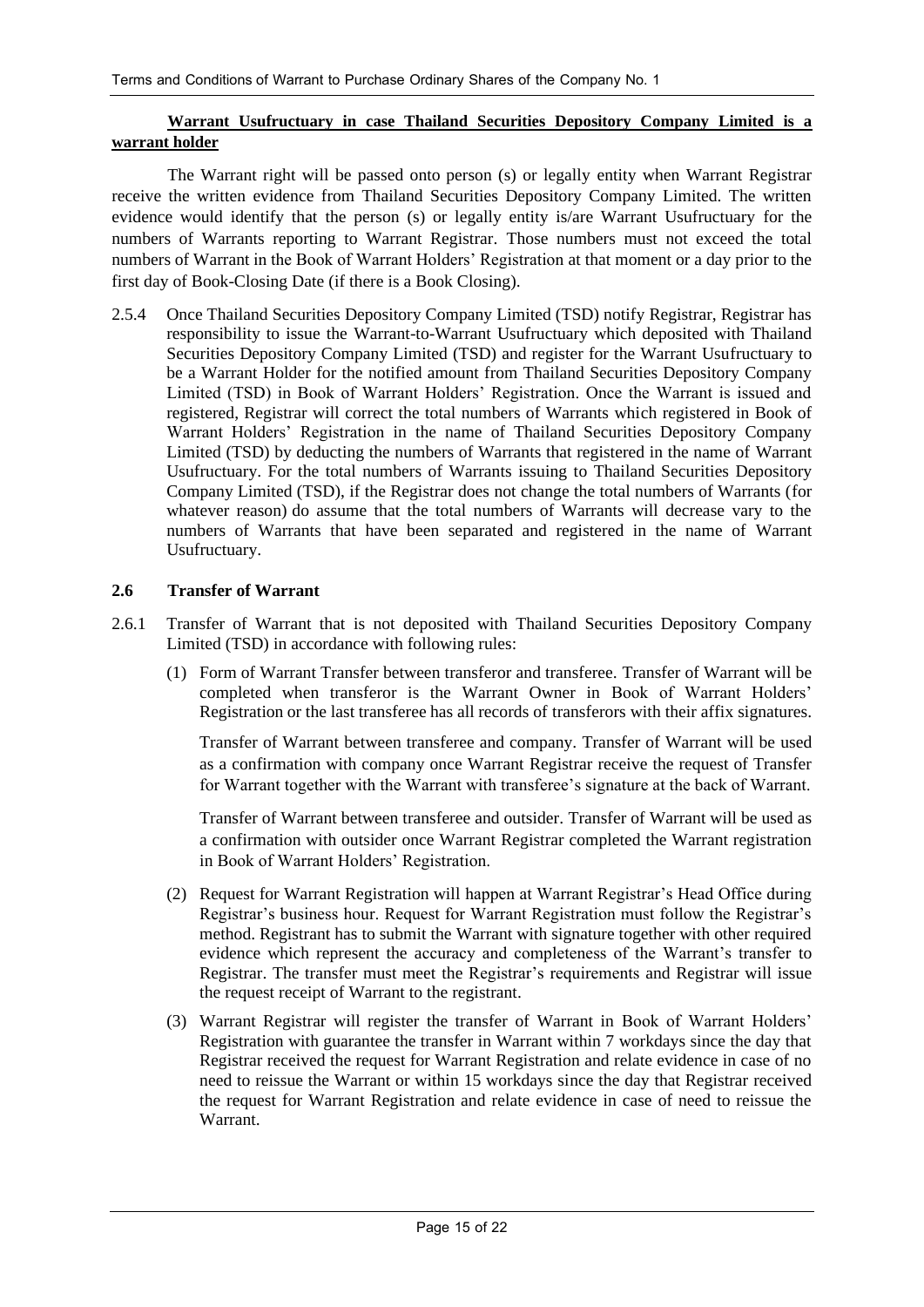- (4) Warrant Registrar is entitled by law to refuse the request for Warrant Registration if Warrant Registrar see that of Warrant is against the law or limitation of Warrant Transfer (if any). Warrant Registrar will inform Registrant within 7 workdays since Warrant Registrar received the request of Warrant Registration and relate evidence.
- 2.6.2 For Warrant Transfer that is deposited with Thailand Securities Depository Company Limited (TSD) has to comply with the rules of Stock Exchange Market, Thailand Securities Depository Company Limited (TSD) and other relate agencies.

#### **2.7 Status of the Warrants during the date that the Warrants Holders state their intention to exercise rights**

Status of the Warrants during the date that the Warrants Holders state their intention to exercise rights and prior to the date that the Ministry of Commerce accepts the registration of capital increased as a result of exercise of rights per the Warrants shall have status and rights as same as the Warrants that have not been stated intention to exercise and the status shall be expired in the date that the Ministry of Commerce accepts the registration of capital increased as a result of exercise of rights.

In case the Company has adjusted the Exercise Price and/or the Exercise Ratio during the period that the Company has not yet registered ordinary shares issued from exercise of rights with the Ministry of Commerce, the Warrants Holders who have exercise their rights shall be adjusted retroactively. In this regard, the Company shall issue newly issued ordinary shares to the Warrants Holders as soon as possible according to number in which the Warrants Holders deserve to receive if the adjustment is effective. The additional ordinary shares may receive slower than the previously received ordinary shares; however, it shall not exceed 15 days from the adjustment date.

#### **2.8 Rights of newly issued ordinary shares issued from exercise rights of the Warrants**

Rights of newly issued ordinary shares issued from exercise rights of the Warrants shall have same rights as the ordinary shares previous issued by the Company as well as rights to receive dividend and other benefits in which the Company provide to the shareholders. In this regard, the newly issued ordinary shares shall entitle to rights from the date that the Ministry of Commerce accepts the registration of capital increased and the Company's ordinary shares registrar registers the Warrants Holders' name in the Company's registration book register. If the Company announces date of entitlement to receive dividend or other benefits to be provided to the shareholders before the date that the Ministry of Commerce accepts the registration of capital increased and the Company's ordinary shares registrar registers the Warrants Holders' name in the Company's registration book, such Warrants Holders shall not be entitled to receive dividend or other benefits.

#### **2.9 The resolution of the shareholders' meeting which resolved to approve offered of the Warrants and newly issued ordinary shares reserved for the Warrants**

The Extraordinary General Meeting of Shareholders No.1/2021 held on 6 October 2021 resolved to approve issuance of the Warrants not exceeding 307,999,983 to the Company's shareholders, which shall be allocated to the shareholders whose names appear on list of shareholders who entitled to receive the Warrants (Record Date) on 6 October 2021 at the ratio of 2 existing ordinary shares to 1 unit of the Warrant (any fraction shall be discarded), and issuance of newly issued ordinary shares to be reserved for exercise of the Warrants not exceeding 307,999,983 shares.

#### **2.10 Secondary market of the Warrants**

The Company shall register the Warrants as listed securities on the MAI within 45 days for the Issuance Date.

#### **2.11 Ordinary shares issued from exercise rights of the Warrants**

The Company shall register the ordinary shares issued from exercise rights of the Warrants as listed securities on the MAI within 30 days from each Exercise Date so that such ordinary shares shall be traded on the MAI as same as the Company's previously issued ordinary shares.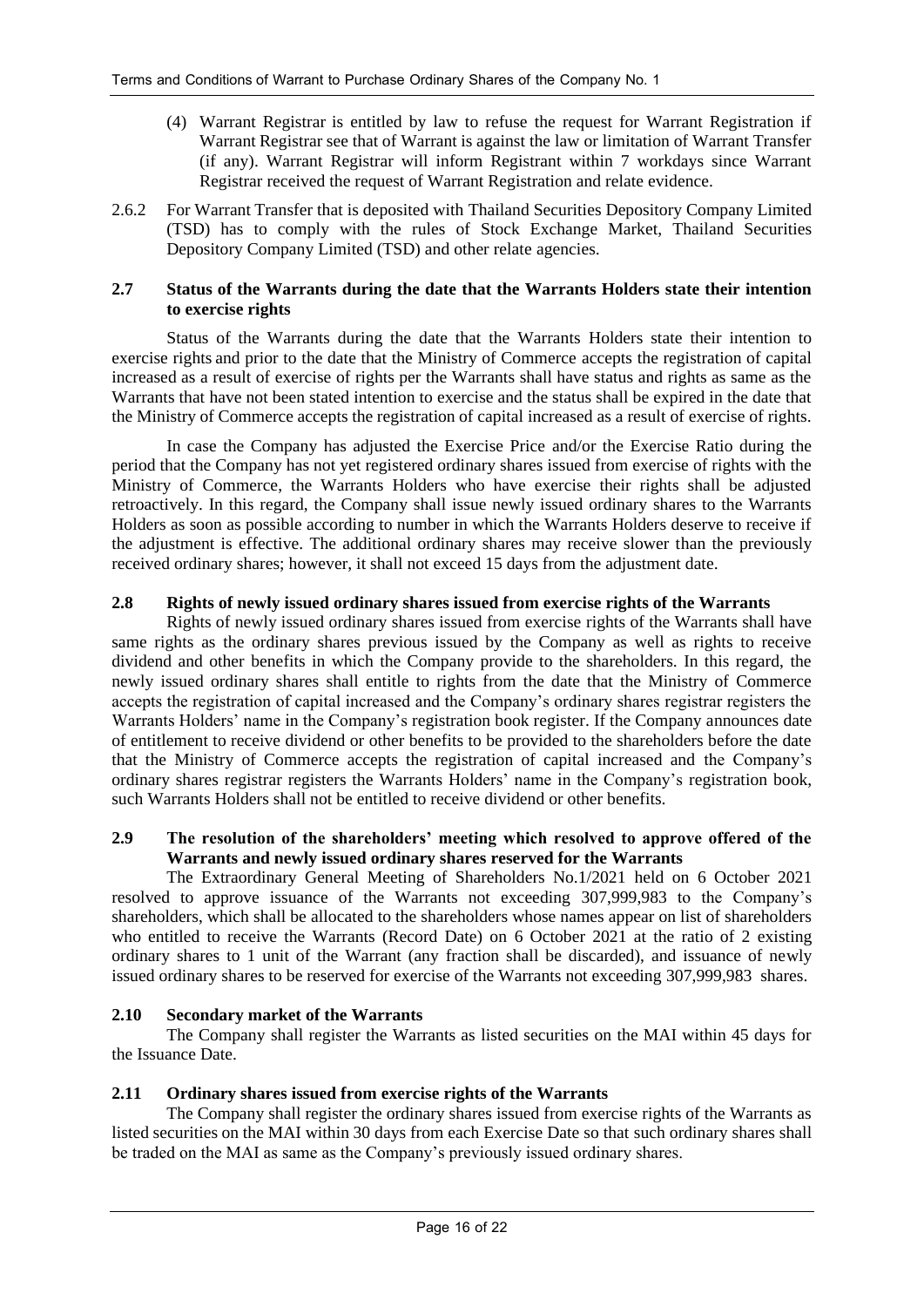#### **2.12 Procedure for remaining reserved ordinary shares from the exercise of the Warrants**

In case there are remaining ordinary shares after the Last Exercise Date, the Company shall propose to the shareholders' meeting to consider.

#### **2.13 Procedure for remaining unexercised Warrant**

In case there are the Warrants that are not exercise within the term or in case there are remaining unexercised Warrants, all said Warrants shall be cancel.

#### **2.14 Details of the newly issued ordinary shares issued to be reserved for the Warrants**

| Important characteristics of shares |  |  |                                                     |
|-------------------------------------|--|--|-----------------------------------------------------|
| Number of Ordinary Shares           |  |  | Not exceed 307,999,983 shares, representing not     |
| Reserved for Exercise of the        |  |  | exceeding 50.00 percent of total issued and paid-up |
| Warrants                            |  |  | shares of the Company (615,999,966 shares).         |
| Par value                           |  |  | : THB $0.50$ per share                              |
| <b>Exercise Price</b>               |  |  | : THB 2 per share                                   |

#### **3. The Warrants' transfer restriction**

- 3.1 The Company has no restriction on transfer of the Warrants except when the transfer occurred during the book closing period which is 21 days prior to the Last Exercise Date. In this regard, the SET shall post "SP" (suspend trading) sign 2 SET's business days prior to the closing date of the Warrants Holders' registration book until the Last Exercise Date.
- 3.2 The Company reserves rights to refuse transfer of shares or the exercise of the Warrants, if such transfer or exercise result in shareholding of Thai shareholders lower than proportion specified in the Company's article of association i.e., "the Company's shares shall be freely transferred except such transfer shall result in shareholding of foreign shareholders exceed 49 percent of total issued and paid-up shares". In this regard, the Company shall not compensate for any damages.
- 3.3 If such restriction of transfer result in non-Thai Warrants Holders who exercise according to method specified in clause 2.2 cannot exercise as number specified in the Notification Form, the Company shall allow the exercise for only portion that shall not breach aforesaid conditions based on first come first serve basis. The Company shall return remaining Warrants and money to the Warrants Holders by the registered mail at the address specified in the Notification Form within 14 days from each Exercise Date. The Company shall have no responsible for any interest and/or damages in all cases.
- 3.4 The non-Thai Warrants Holders shall not receive compensation in any form from the Company in case of cannot exercise rights as such exercise shall result in shareholding proportion of non-Thai shareholders exceeding number specified in the Company's article of association. The Warrants shall be effective until the Last Exercise Date. In case of Last Exercise Date, if the non-Thai Warrants Holders cannot exercise rights as such exercise shall result in shareholding proportion of non-Thai shareholders exceeding number specified in the Company's article of association, it shall be deemed that such Warrants are expired, and such non-Thai Warrants Holders shall not be able to claim for any damages or compensation from the Company and the Company shall not compensate or make any action for such Warrants Holders.

### **4. Determination of the offering price**

There is no offering price of the Warrants as they are offered for free.

### **5. Meeting of the Warrants Holders**

The convening and/or the meeting of the Warrants Holders shall be in accordance with the following procedures: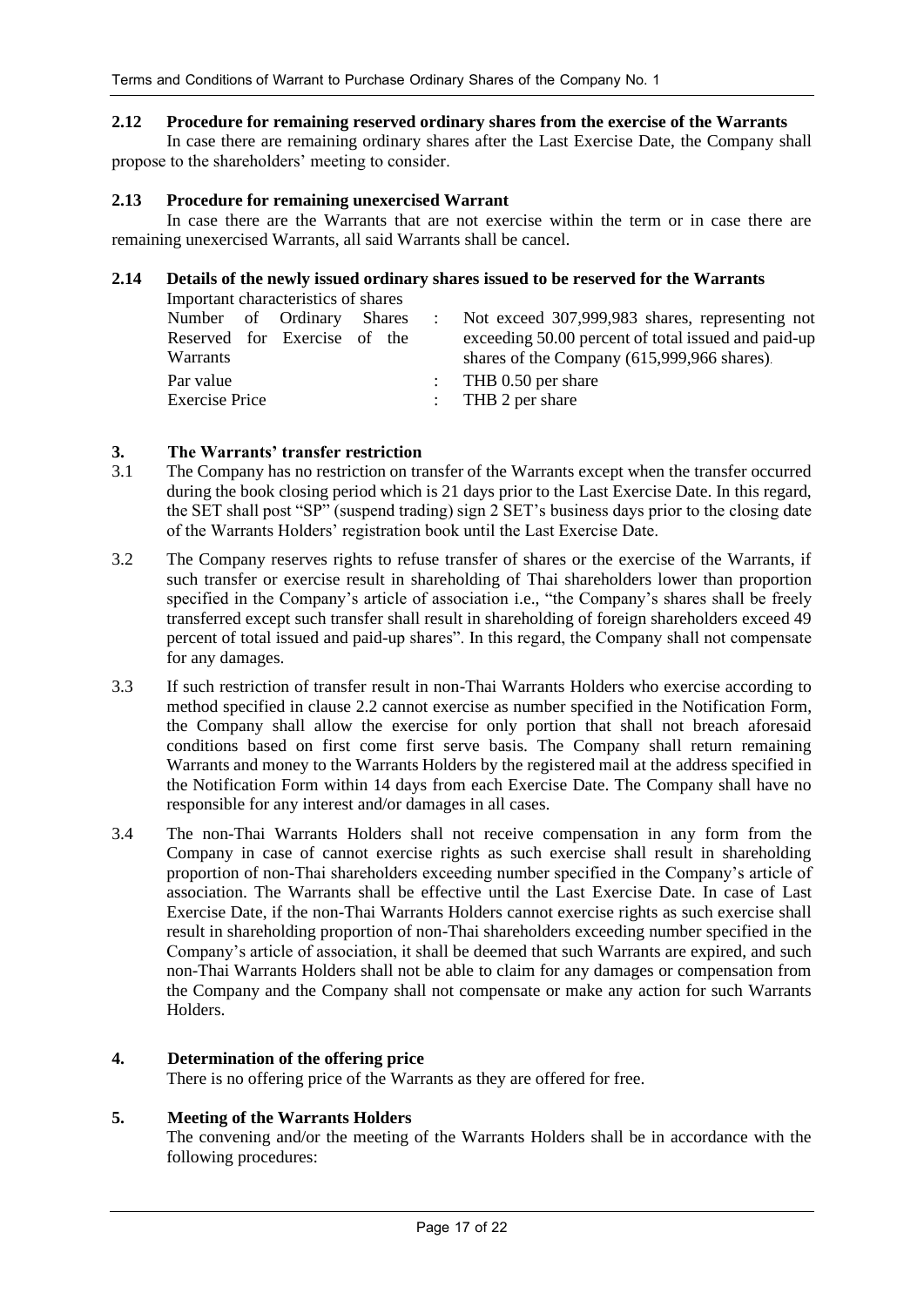5.1 The Company shall convene the meeting of the Warrants Holders if there are any material events that may significantly affect interests of the Warrants Holders or affect the Company's ability to comply with the Terms and Conditions.

In case the Warrants Holders request for convening the meeting, it must be requested by the Warrants Holders holding the Warrants that have not yet been exercised in aggregate at least 25 percent of unexercised Warrants and making letter specifying clearly reason for convening the meeting. In this regard, the Company shall convene the meeting of the Warrants Holders within 30 days from the date that the Company receive such letter.

In convening the meeting of the Warrants Holders, no matter the meeting is convening by the Company or the Warrants Holders, the Company shall prepare invitation letter specifying the place, date, time, and the name of person (s) requesting for convening the meeting as well as the agendas to be discussed in the meeting. The Company shall deliver such invitation letter to the Warrants Holders who have not yet exercise the Warrants or exercise portion of the Warrants according to names and addresses appearing in the Warrants Holders' registration book and inform through the SETLink System not less than 7 days prior to each meeting.

5.2 In the meeting of the Warrants Holders, the Warrants Holders who have not yet exercise the Warrants or exercise portion of the Warrants and have rights to vote may opt to give proxy to other person to attending the meeting and casting the vote on their behalf. Those Warrants Holders must prepare proxy in accordance with the form specified by the Company and deliver such proxy to the chairman of the meeting or person delegated by the chairman of the meeting prior the meeting is started.

In this regard, the Warrants Holders who have rights to cast their vote in the meeting of the Warrants Holders shall mean the Warrants Holder who have not yet exercise the Warrants or exercise portion of the Warrants at that time; however, it shall exclude the Warrants Holders who have interest in agenda which will be considered by the meeting and those Warrants Holders shall not have rights to vote in such agendas.

The Warrants Holders who have interest shall mean the Warrants Holders who have conflict of interest in agenda to be considered in the meeting.

- 5.3 In casting vote, the Warrants Holders shall have voting rights equaled to number of the Warrants held by them, each Warrant shall have 1 voting right. The chairman of the meeting shall have no rights to vote except in case they have rights as they are the Warrants Holders or proxy.
- 5.4 In the meeting of the Warrants Holders held by the Company, the Company's chairman or person delegated by the Company's chairman shall act as chairman of the meeting of the Warrants Holders. In case the meeting is held by the Warrants Holders, the chairman of the meeting may be person elected by the Warrants Holders apart from the Company's chairman or person delegated by the Company's chairman. In both cases, the chairman of the meeting shall not have rights to cast vote.
- 5.5 The quorum of the meeting of the Warrants Holders shall consist of no less than 25 the Warrants Holders who have not yet exercise the Warrants or exercise portion of the Warrants and/or proxy holding not less than 25 percent of unexercised Warrants. In case the quorum cannot be constituted, it shall be deemed that the meeting is cancelled. If the meeting of the Warrants Holders is convened by the Company's board of directors, such meeting shall be reconvened no less than 7 days but not exceed 14 days from the first meeting. The Company shall deliver invitation letter to the Warrants Holders and the SET according to aforesaid method. The agendas in latter meeting shall be as same as the first meeting and the quorum of the latter meeting is not considered i.e., no matter how many the number of the Warrants Holders attending the meeting shall be deemed constituted the quorum. In case of the meeting is requested by the Warrants Holders, it shall be no reconvened.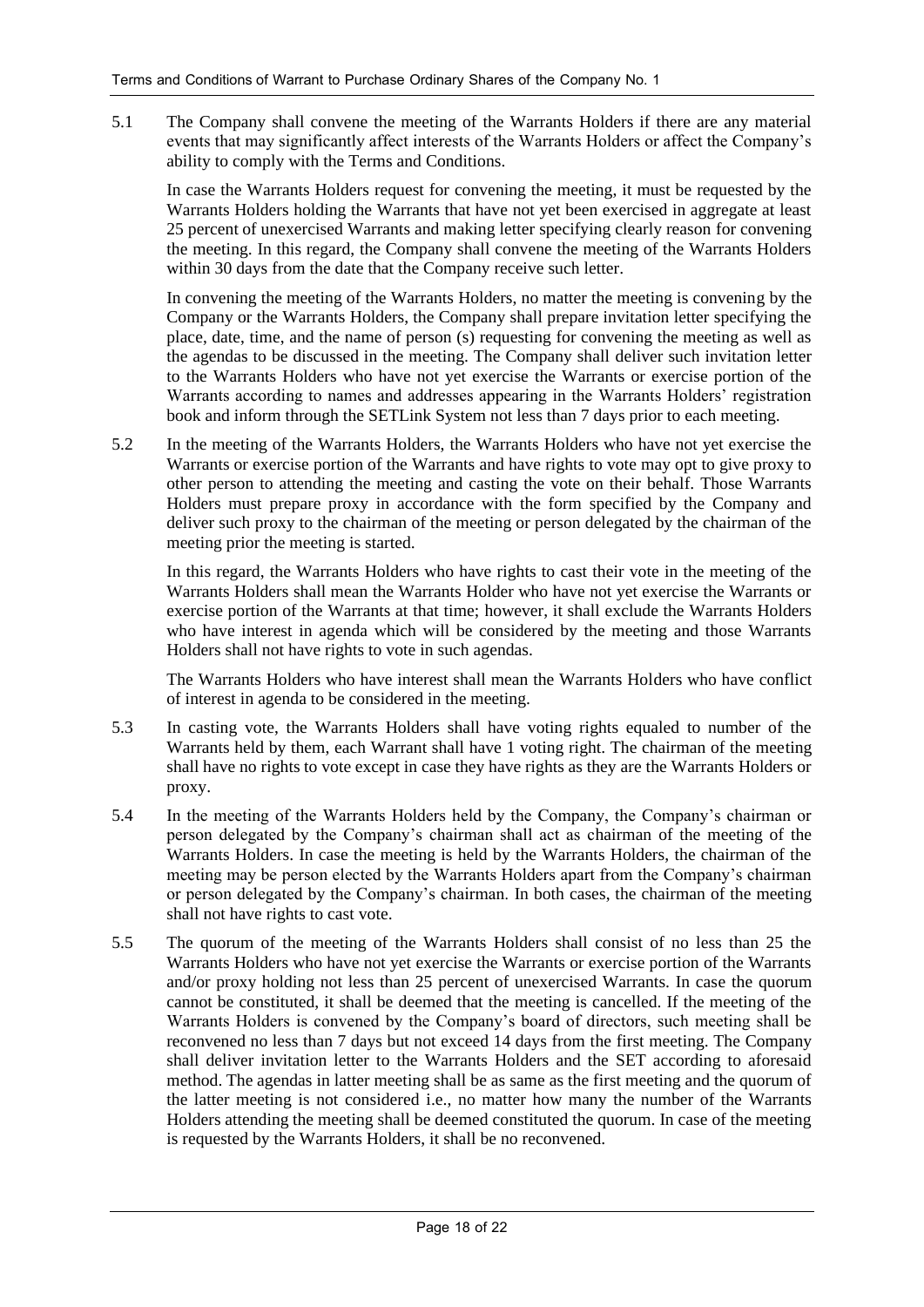- 5.6 In any meeting, if it passed 45 minutes from appointment and the Warrants Holders who attend meeting still not constitute quorum, it shall be deemed that the meeting is cancelled.
- 5.7 The resolution of the meeting of the Warrants Holders shall consist of vote not less than half of total number of the Warrants held by the Warrants Holders or proxy attending the meeting and have rights to vote.
- 5.8 Any resolution rendered by the meeting of the Warrants Holders shall bind all Warrants Holders no matter the Warrants Holders is attending the meeting or not.
- 5.9 After the Company has convened the meeting of the Warrants Holders, the Company shall promptly inform resolution of the meeting of the Warrants Holders through the SETLink System within that meeting day or no later than 9:00 of the next day since the meeting of the Warrant Holder.
- 5.10 The Company shall prepare minute of the meeting of the Warrants Holders within 14 days from the Warrants Holders' meeting date. The chairman of such meeting of the Warrants Holders shall sign to certify the minute and keep such minute at the Company's head office. In this regard, such minute signed by the chairman of the meeting shall be deemed corrected and bind all Warrants Holders no matter the Warrants Holders is attending the meeting or not. In case of requested by the Warrants Holders, the Company will deliver such minute to the Warrants Holders who request. In this regard, such Warrants Holders shall be responsible for any expenses relating to the delivery of minute.
- 5.11 In the meeting of the Warrants Holders, the Company or person (s) delegated by the Company as well as the Company's legal advisor have rights to attend the meeting of the Warrants Holders to give opinion or explanation in the meeting of the Warrants Holders.
- 5.12 The Company shall be responsible for all expenses relating to convening of the meeting of the Warrants Holders.

#### **6. Amendment of the Terms and Conditions of the Warrants**

6.1 Amendment that benefits to the Warrants Holders or not lessen rights of the Warrants Holders The amendment of any matters that clearly benefits to the Warrants Holders or not lessen rights of the Warrants Holders or to comply with the Securities and Exchange law or other relevant law or in case of adjustment as specified in clause 2.3 shall be deemed effective without consent from the meeting of the Warrants Holders and shall be in accordance with the Company's board of directors instead.

#### 6.2 Significant amendment

Amendment apart from cases specified in clause 6.1 must receive consent from the Company and the meeting of the Warrants Holders.

6.3 Condition for amendment of the Terms and Conditions Any amendment of the Terms and Conditions shall not result in extending term of the Warrants or change of the Exercise Price or the Exercise Ratio except for adjusting rights according to condition for rights adjustment as specified in clause 2.3 and must not conflict with the Securities and Exchange law as well as the Notification TorJor. 34/2551 or any rules of the SEC or the SET unless receive a waiver as well as any additional amendments after the Company has allocated the Warrants.

#### 6.4 Procedure or method for amendment of the Terms and Conditions

(1) The Company has rights to convene the meeting of the Warrants Holders to ask for any resolutions by convening as method specified in the Terms and Conditions. Such resolution must consist of vote not less than half of total number of the Warrants held by the Warrants Holders or proxy attending the meeting and have rights to vote. Each unit of Warrant shall have 1 voting right. The Company's chairman or the person (s)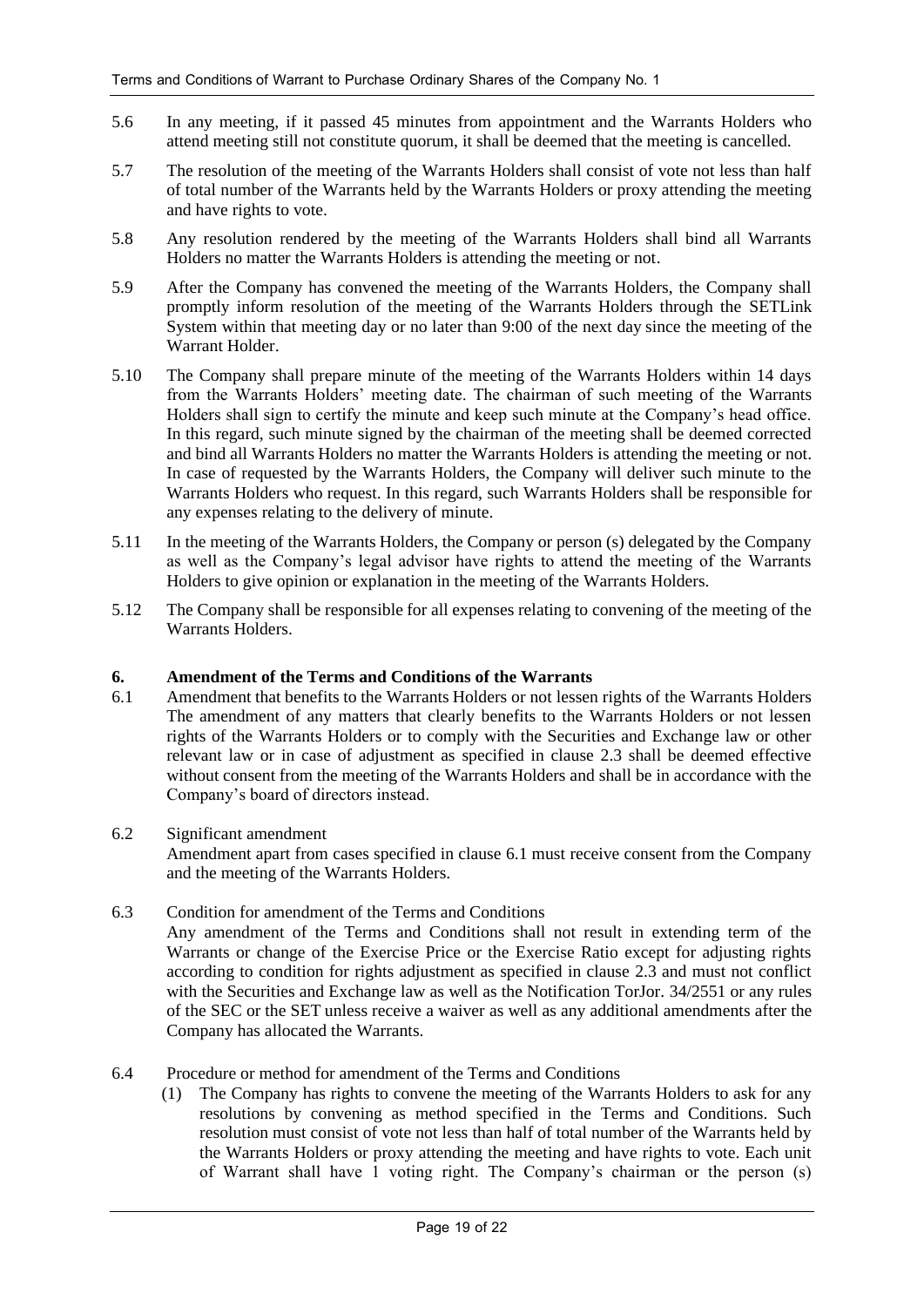delegated by the Company chairman shall act as the chairman of the meeting. The resolution of the meeting of the Warrants Holders shall be effective and bind all Warrants Holders no matter the Warrants Holder attending the meeting or replying to approval letter or not.

(2) In any resolution, the Company may request approval from the Warrants Holders in written instead of convening the meeting of the Warrants Holders. Such resolution must consist of vote not less than half of total number of the Warrants held by the Warrants Holders who have rights to vote. Such resolution shall be effective and bind all Warrants Holders no matter the Warrants Holder attending the meeting or replying to approval letter or not.

#### 6.5 Informing of the amendment of change in the Terms and Conditions

The Company shall immediately inform the Warrants Holders through the SETLink System after the amendment of the Terms and Conditions and shall deliver such Terms and Conditions to the SEC, the SET, and the Warrants Registrar within 15 days from the date that the Terms and Conditions is amended and the company shall inform such amended Terms and Conditions to the Warrants Holders via SETLink immediately or before 9 AM on the day that the right becomes effective. The company shall deliver the amended Term and Conditions to the Warrants Holders within 15 days from the date that such Warrants Holders request for in written.

The company will keep the copy of the amended Terms and Conditions at the company headquarter and the Agent Receiving the Warrant Exercise Intention (if any). The Warrants Holders can verify the copy of the amended Terms and Conditions during the operating hours of such places.

#### **7. Deliver of the Warrants**

The Company shall appoint Thailand Securities Depository Company Limited as the Warrants Registrar, and the Company shall deliver the Warrants' certificates to the existing shareholders who entitled to receive the Warrants with the details as follows:

**7**.1 In case the existing shareholders do not have securities trading account with securities companies or securities depository

The Warrants Registrar shall promptly deliver the Warrants' certificate according to number of the Warrants to be allocated to the person who entitled by registered mail according to names and addresses appearing in the shareholders registration book as of the record date to specify list of shareholders who entitled to receive the Warrants on 15 October 2021. In this case, the allocated person (s) shall not be able to sell the allocated Warrants on the MAI until they receive certificate and the SET approve for listing the Warrants to trade on the MAI. In this regard, the shareholders may receive the Warrants after the Company's Warrants get approval to trade on the MAI.

7.2 In case the existing shareholders have securities trading account with securities companies or securities depository

The Warrants Registrar shall deposit the Warrants with "Thailand Securities Depository Company Limited for Depositors" and credit number of the Warrants deposited by such securities companies, while the securities companies shall credit number or the Warrants deposited by the allocated person (s) and promptly issue evidence of such deposit to the allocated person (s). In this case, the allocated person (s) shall be able to sell the allocated Warrants on the MAI once the SET approve for listing the Warrants to trade on the MAI.

In this regard, the name of the shareholders who entitled to be allocated must match with name of the securities trading account's owner in which the allocated person (s) intend to deposit the Warrants in such securities companies account, otherwise, the Company reserves rights to issuing the Warrants' certificate according to 7.1 instead.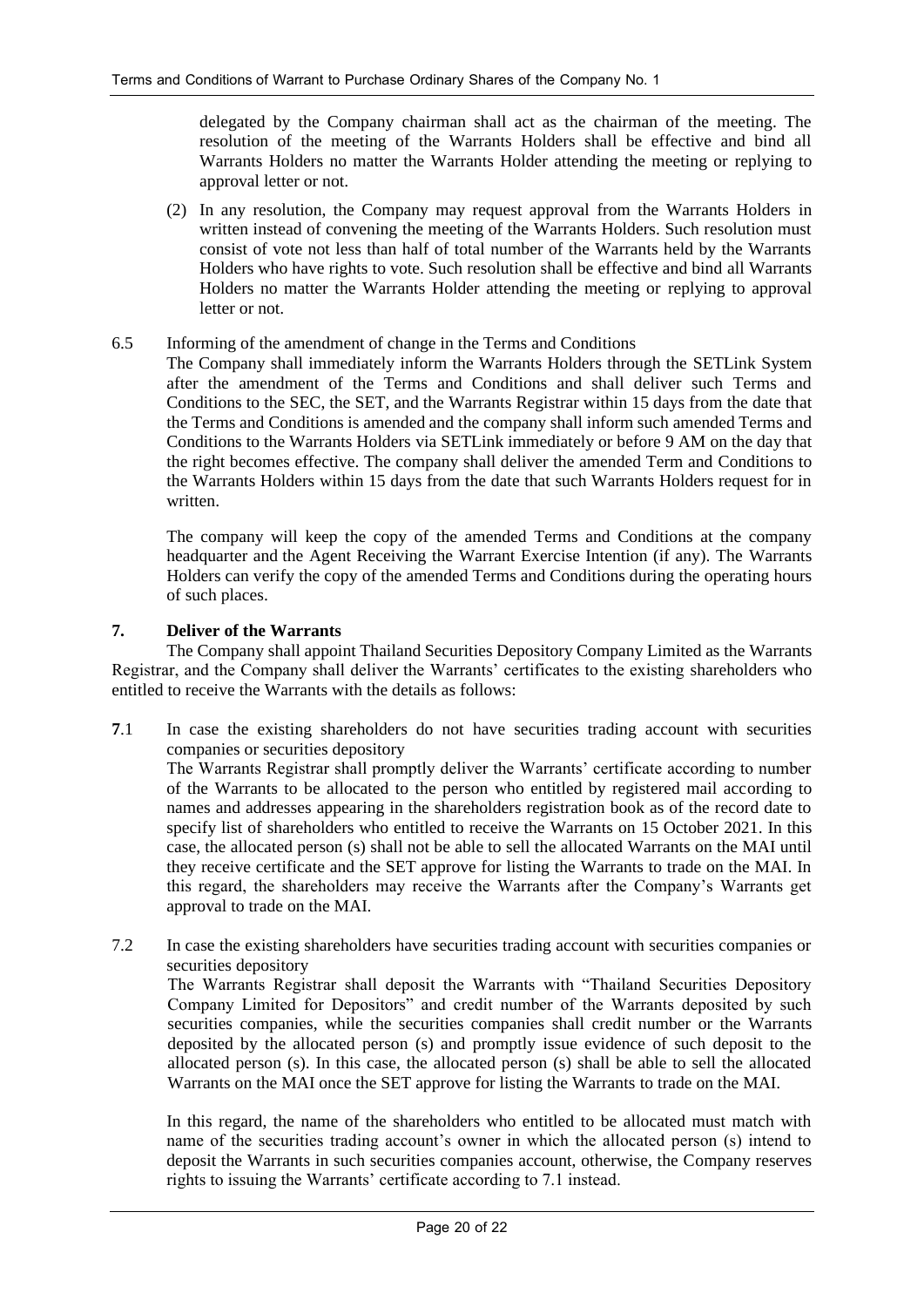7.3 In case the existing shareholders have securities trading account with securities depository, member no. 600

The Warrants Registrar shall deposit the allocated Warrants with Thailand Securities Depository Company Limited and Thailand Securities Depository Company Limited will credit such number of the allocated Warrants in issuer account, member no. 600, and promptly issue evidence of such deposit to the allocated person (s). If the shareholders who entitled to receive the Warrants wish to sell the Warrants, such shareholders shall withdraw the Warrants from issuer account, member no. 600, and must contact Thailand Securities Depository Company Limited which may have processing fee as specified by Thailand Securities Depository Company Limited. In this regard, withdrawal of the Warrants that deposit in issuer account, member no. 600, shall take certain amount of time to process, as such the shareholders who receive the Warrants shall sell the Warrants on the MAI once the SET approve for listing the Warrants to trade on the MAI and such shareholders who receive the Warrants have withdrawn the Warrants from such account no, 600.

#### **8. Delivery of Common Stock converted from Warrant**

To exercise the Warrant into Common Stock, the Warrant Holder can choose one out of three options as follows:

- 8.1 In case the Warrant Holder desire to receive as a stock certificate on behalf of Warrant Holder, Thailand Securities Depository Company Limited will send the stock certificate which equal to the numbers of exercised Warrants via registered mail to the address retrieved from the registration book within 15 workdays from each expiration date. For this case, the Warrant Holder will not be able to sell the Common Stock that converted from Warrant until receive the stock certificate which may receive after the Common Stock converted from the Warrant are allowed to trade in Stock Exchange Market.
- 8.2 In case the Warrant Holder does not desire to receive a stock certificate, but desire to deposit the Common Stock that converted from Warrant in the securities company's account which the Warrant Holder has brokerage account with that securities company. In this case, Thailand Securities Depository Company Limited will bring Common Stock converted from Warrant and deposit the Common Stock in "Thailand Securities Depository Company Limited for Depositors" account. Thailand Securities Depository Company Limited will record the Common Stock Deposit Transaction within 7 workdays from each expiration date. For this case, the Warrant Holder can sell Common Stock that converted from Warrant once the Stock Exchange Market allow. In this case, the name in Warrant must match with the name of the owner of brokerage account which Warrant Holder desire to deposit Common Stock in that account. Otherwise, the company reserves the right to issue the stock certificate to Warrant Holder as specific in clause 8.1
- 8.3 In case the Warrant Holder does not desire to receive a stock certificate, but desire to deposit the Common Stock that converted from Warrant in securities company account, member no.600. The company will bring Common Stock that converted from Warrant and deposit with Thailand Securities Depository Company Limited. Thailand Securities Depository Company Limited will record the Common Stock Deposit Transaction of such number of the allocated Warrants in issuer account, member no.600, and promptly issue evidence of such deposit to Warrant Holder within 7 workdays from each expiration date. If the Warrant Holder needs to sell the stocks, the Warrant Holder has to withdraw the stocks from account, member no. 600. The Warrant Holder must contact securities company which may have operational fees as Thailand Securities Depository Company Limited and/or securities company set. For this case, the Warrant Holder can sell Common Stock that converted from Warrant once the Stock Exchange Market allow and the withdrawal of the stock that deposit in securities company account, member no. 600 is done.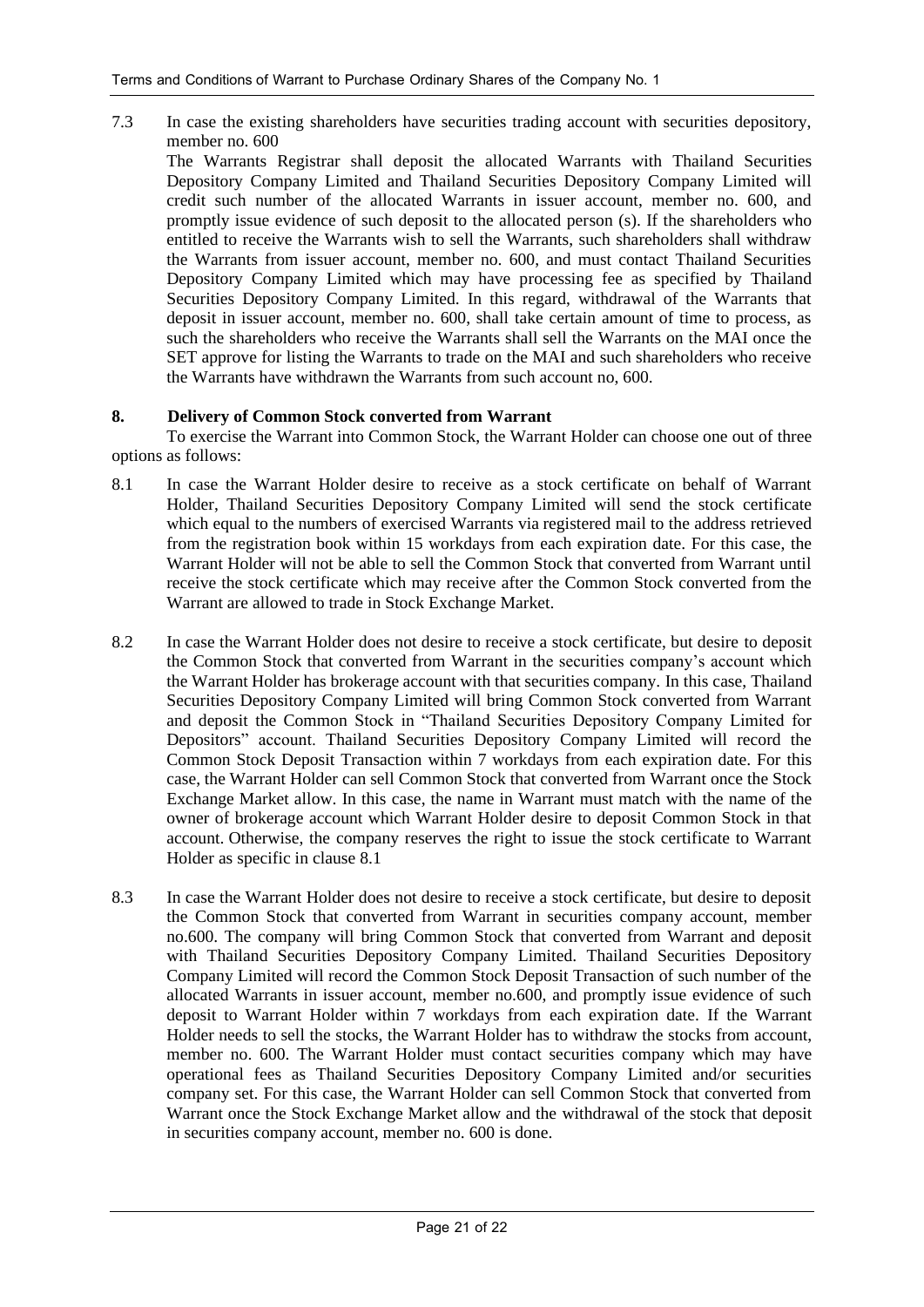### **9. Effectiveness of the Terms and Conditions and applicable law**

The Terms and Conditions shall be effective from the Issuance Date until the Last Exercise Date. The Terms and Conditions shall be governed and interpreted by Thai law and if any content in the Terms and Conditions is conflict with any law or notification governing the Warrants, the content of such law or notification shall be applied to the Warrants instead of content of the Warrants that is conflict.

#### Warrants Issuer **Infraset Public Company Limited**



Authorized Director Authorized Director

(Mr.Sakboworn Pukkanasut) (Mr.Metha Chotiapisitkul)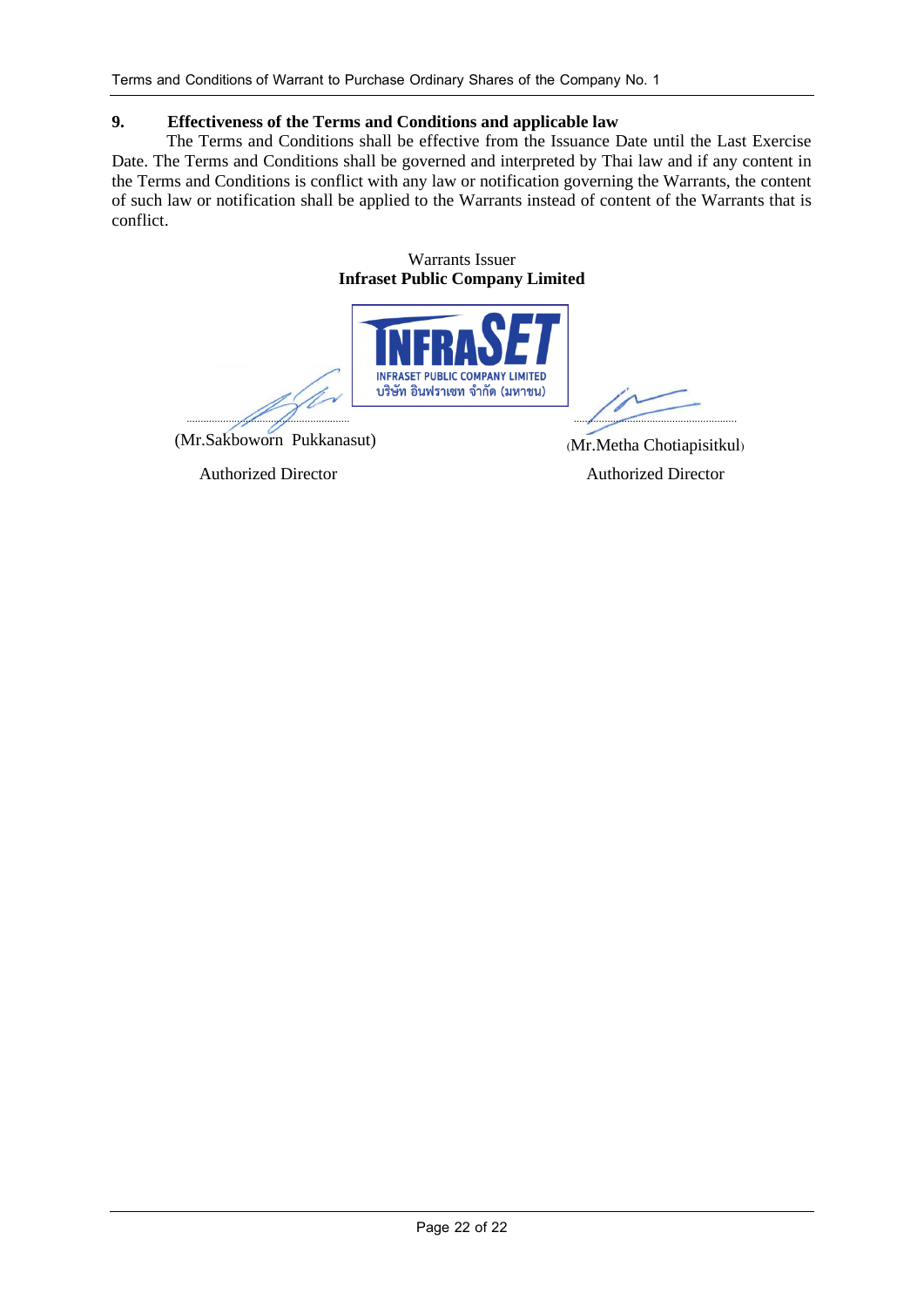# *- Translation -*

### **Checklist warrant-RO**

# **For the offering of the warrant to purchase shares ("warrant") and the newly issued shares reserved for exercise of warrant ("reserved share") to the company existing shareholder in proportion to their shareholding**

### **Securities Issuer ("Company") Infraset Public Company Limited**

 Being listed company on the Stock Exchange of Thailand ("Listed Company")  $\square$  Being public limited company having duty pursuant to section 56 (Non-listed Company)

### **Details of warrant**

Warrant Name Warrant to purchase ordinary shares of Infraset Public Company Limited Series 1 Offer to the Company shareholders whose name appear on record date on 15 October 2021

| Warrant offering date                      | 25 October 2021              | Warrant expiration date | 24 October 2023   |
|--------------------------------------------|------------------------------|-------------------------|-------------------|
| Number of warrant offered 307,087,207 unit |                              | Last exercise date      | 24 October 2023   |
| Offering price                             | THB 0 per unit               | Reserved shares         | 307,999,983 units |
| Exercise ratio                             | 1 warrant : 1 ordinary share | Exercise price          | <b>THB 2.00</b>   |

| <b>Checklist</b>                                                                                                                                                                                                                                                                                                                                                                                     | <b>Fully met</b><br>criteria | <b>Reference</b><br>(No/Page)                 |
|------------------------------------------------------------------------------------------------------------------------------------------------------------------------------------------------------------------------------------------------------------------------------------------------------------------------------------------------------------------------------------------------------|------------------------------|-----------------------------------------------|
| 1. Characteristic of warrant                                                                                                                                                                                                                                                                                                                                                                         |                              |                                               |
| Proportion of reserved shares to total issued shares of the Company<br>1.1<br>is<br>$\mathbf{\nabla} \leq 50\%$<br>$\Box$ > 50% only for issuance of warrants in one of following cases<br>and get waiver from the SEC before offering as per letter no.<br>dated<br>(1) The Company is in the condition that need financial assistance.<br>(2) For the purpose of the Company's debt restructuring. | ✓                            | Terms and<br>Conditions<br>No. 2.1 Page 2     |
| (3) If there is necessary and appropriate incident and is for the<br>benefit of the Company and shareholder as a whole.                                                                                                                                                                                                                                                                              |                              |                                               |
| 1.2 Term is specifically determined which is $\leq$ 10 years from the<br>warrant issuance date (25 October 2021).                                                                                                                                                                                                                                                                                    | ✓                            | Terms and<br>Conditions<br>No. 2.1 Page 2     |
| 1.3 Exercise price and ratio are specifically determined.                                                                                                                                                                                                                                                                                                                                            | ✓                            | Terms and<br>Conditions<br>No. 2.1 Page 2,3   |
| 1.4 The last notification period is $\geq$ 15 days before exercise date.                                                                                                                                                                                                                                                                                                                             | ✓                            | Terms and<br>Conditions<br>No. 2.2.2 Page 3,4 |
| The exercise period for purchase reserved share is completed within<br>1.5<br>term of warrant.                                                                                                                                                                                                                                                                                                       | $\checkmark$                 | Terms and<br>Conditions<br>No. 2.2.2 Page 3,4 |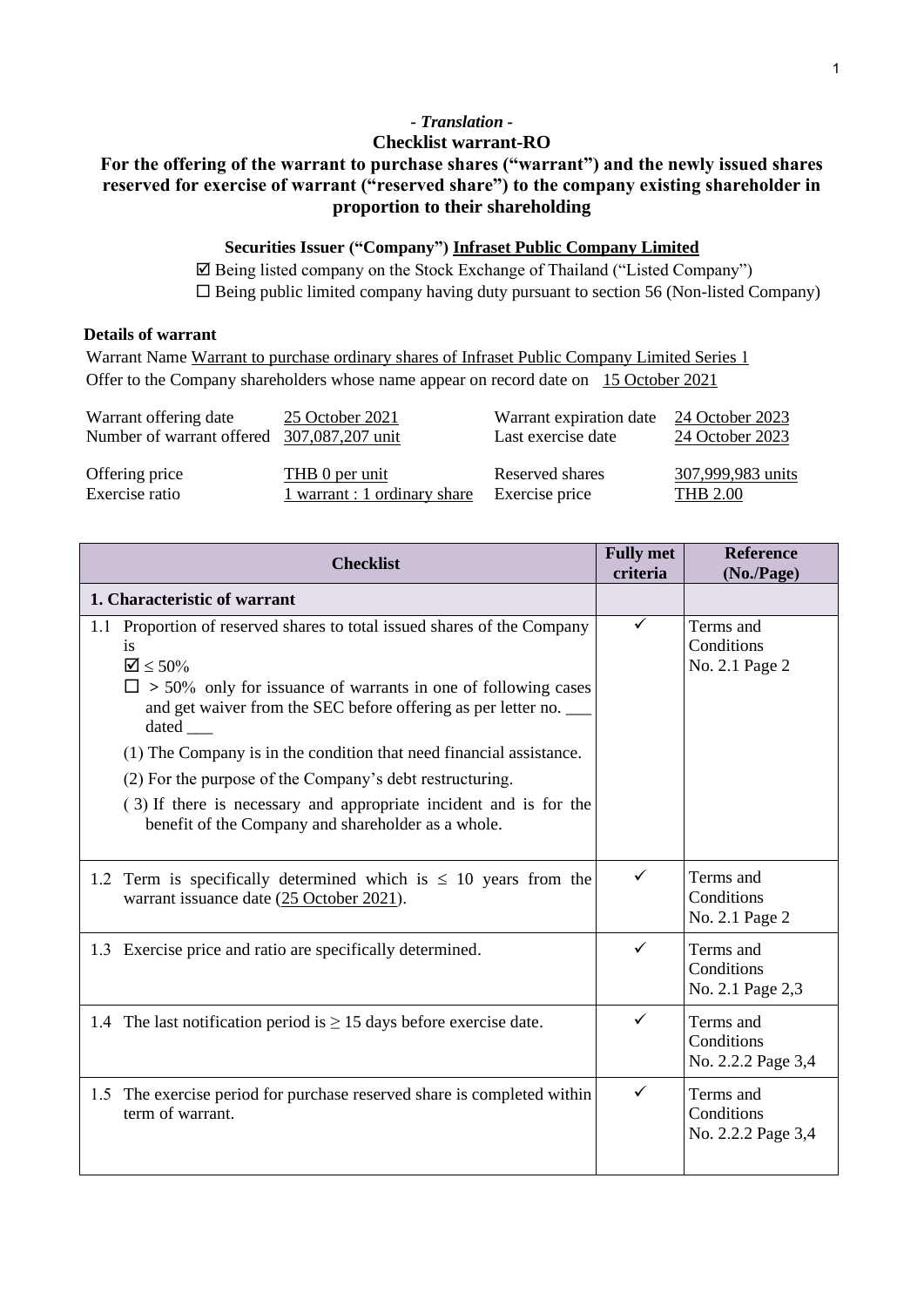| <b>Checklist</b>                                                                                                                                                                                                                                                                                                                                                                                                                                                        | <b>Fully met</b><br>criteria | <b>Reference</b><br>(No./Page)                                                                    |
|-------------------------------------------------------------------------------------------------------------------------------------------------------------------------------------------------------------------------------------------------------------------------------------------------------------------------------------------------------------------------------------------------------------------------------------------------------------------------|------------------------------|---------------------------------------------------------------------------------------------------|
| 2. Invitation to the shareholders' meeting contains at least the<br>following information:                                                                                                                                                                                                                                                                                                                                                                              |                              |                                                                                                   |
| 2.1 Preliminary information of warrant, e.g.:<br>Expected exercise price and ratio<br>Exercise period<br>Last exercise date<br>Event require to issue new shares to reserve for rights adjustment<br>Other (if any) please indicate                                                                                                                                                                                                                                     | ✓                            | EGM 1/2021<br>invitation letter<br><b>Attachment 2 Page</b><br>10 to 11                           |
| 2.2 Dilution effect to shareholders if the warrant is fully exercise, please<br>specify:<br>$(1)$ price dilution<br>(2) earning per share dilution or control dilution                                                                                                                                                                                                                                                                                                  | ✓                            | EGM 1/2021<br>invitation letter<br><b>Attachment 2 Page</b><br>11                                 |
| 2.3 Allocation method of warrant                                                                                                                                                                                                                                                                                                                                                                                                                                        | ✓                            | EGM 1/2021<br>invitation letter<br><b>Attachment 2 Page</b><br>10                                 |
| 2.4 Other information (if any) please indicate                                                                                                                                                                                                                                                                                                                                                                                                                          | N/A                          | N/A                                                                                               |
| 3. Resolution of shareholders' meeting and its tenure                                                                                                                                                                                                                                                                                                                                                                                                                   |                              |                                                                                                   |
| 3.1 The Company get approval from shareholders' meeting to issue<br>sufficient reserved share.                                                                                                                                                                                                                                                                                                                                                                          | $\checkmark$                 | 2021 EGM 1/2021<br>minute Agenda 3<br>Page 6                                                      |
| 3.2 The Company offer warrant within 1 year from the date that<br>shareholders' meeting passed resolution (shareholders' meeting pass<br>resolution on 6 October 2021).                                                                                                                                                                                                                                                                                                 | ✓                            | 2021 EGM 1/2021<br>minute Agenda 5<br>Page 8                                                      |
| 4. Terms and conditions of warrant contain at least the following<br>details:                                                                                                                                                                                                                                                                                                                                                                                           |                              |                                                                                                   |
| 4.1 Features of warrant as follows:<br>$(1)$ Term of warrant 2 year<br>(2) Offering price of warrant and exercise price<br>(3) Exercise ratio<br>(4) Method to exercise warrant, e.g. exercise in last day of each<br>quarter<br>(5) Other important information (if any) please indicate                                                                                                                                                                               | ✓                            | Terms and<br>Conditions<br>No. 2.1 Page 2<br>No. 2.1 Page 3<br>No. 2.1 Page 2<br>No. 2.2.1 Page 3 |
| 4.2 Rationale, condition, and procedure to amend terms and conditions<br>of warrant.                                                                                                                                                                                                                                                                                                                                                                                    | ✓                            | Terms and<br>Conditions<br>No. 6 Page 22 to 24                                                    |
| 4.3 Compensation for damage to be obtained by the warrant holder if<br>the Company is not able to allot reserved share. In this regards, the<br>compensation must not lower than difference of market price of<br>share and exercise price.                                                                                                                                                                                                                             | $\checkmark$                 | Terms and<br>Conditions<br>No. 2.4 Page 16                                                        |
| 4.4 Measure to protect warrant holder as follows:<br>(1) In case the company has option to call warrant holder to early<br>exercise, the company certify that such term are:<br>(a) Fair, clear, and event to call the exercise is referred from<br>event and action beyond any individuals' control.<br>(b) The company must call to exercise if such event occur.<br>(c) Have sufficient measure to ensure that all later warrant holder<br>acknowledge of such term. | N/A                          | N/A                                                                                               |